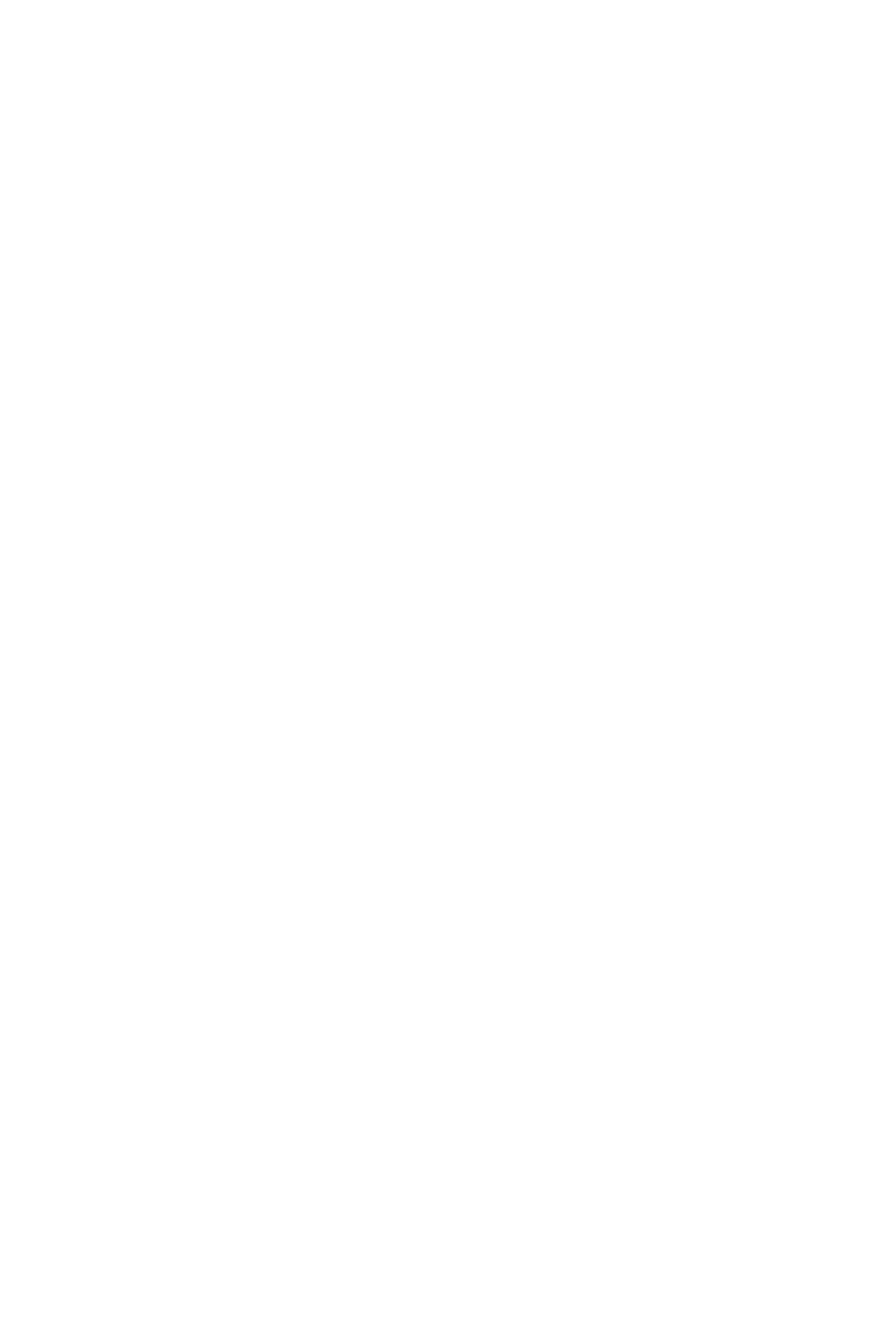PHIL A. NEWTON

# THE MENTORING CHURCH

HOW PASTORS AND CONGREGATIONS CULTIVATE LEADERS

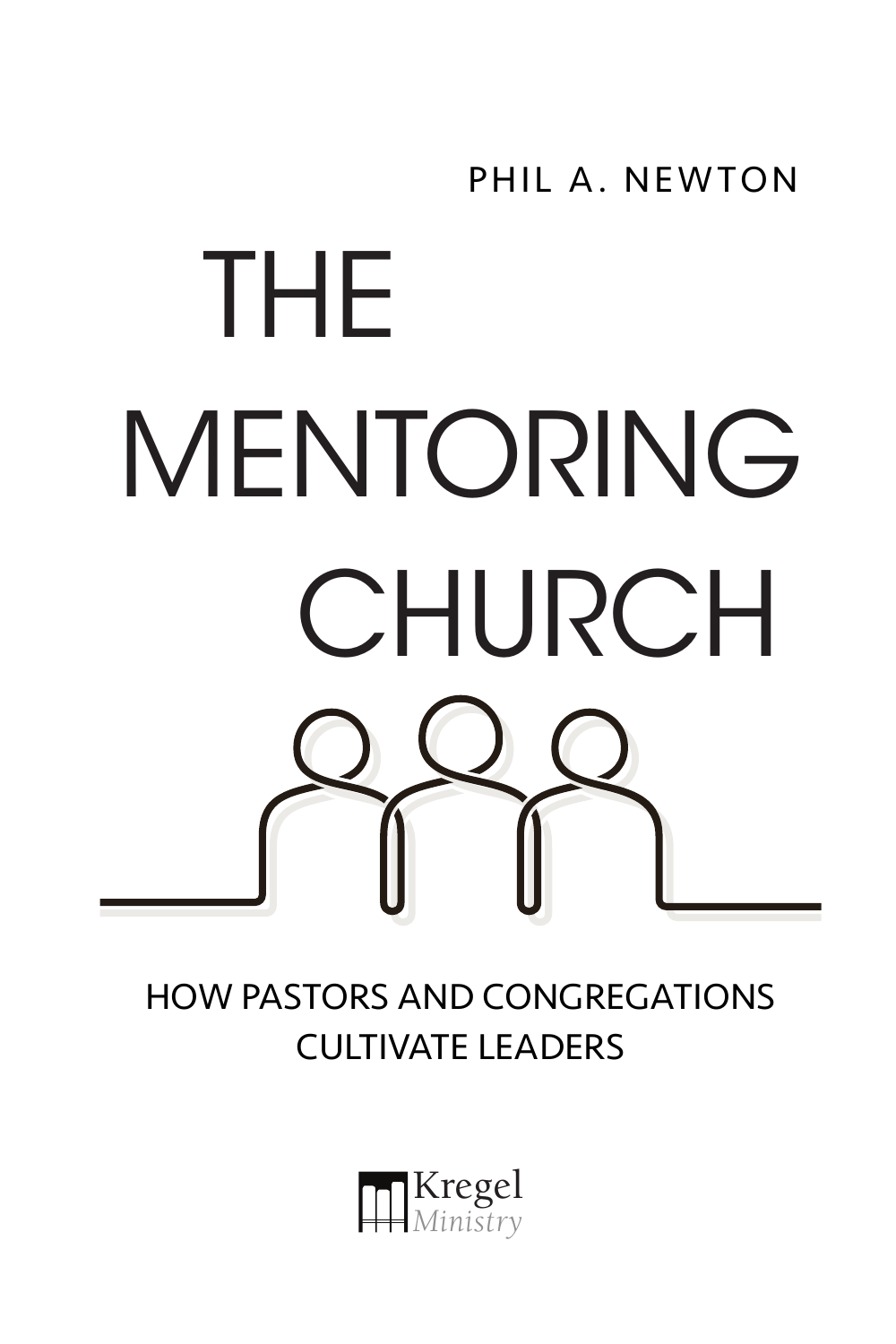*The Mentoring Church: How Pastors and Congregations Cultivate Leaders*

© 2017 by Phil A. Newton

Published by Kregel Publications, a division of Kregel, Inc., 2450 Oak Industrial Dr. NE, Grand Rapids, MI 49505-6020.

All rights reserved. No part of this book may be reproduced, stored in a retrieval system, or transmitted in any form or by any means—electronic, mechanical, photocopy, recording, or otherwise—without written permission of the publisher, except for brief quotations in printed reviews.

All Scripture quotations, unless otherwise indicated, are from the New American Standard Bible®. Copyright © 1960, 1962, 1963, 1968, 1971, 1972, 1973, 1975, 1977, 1995 by The Lockman Foundation. Used by permission. www.Lockman.org

ISBN 978-0-8254-4464-7

*Printed in the United States of America*

17 18 19 20 21 / 5 4 3 2 1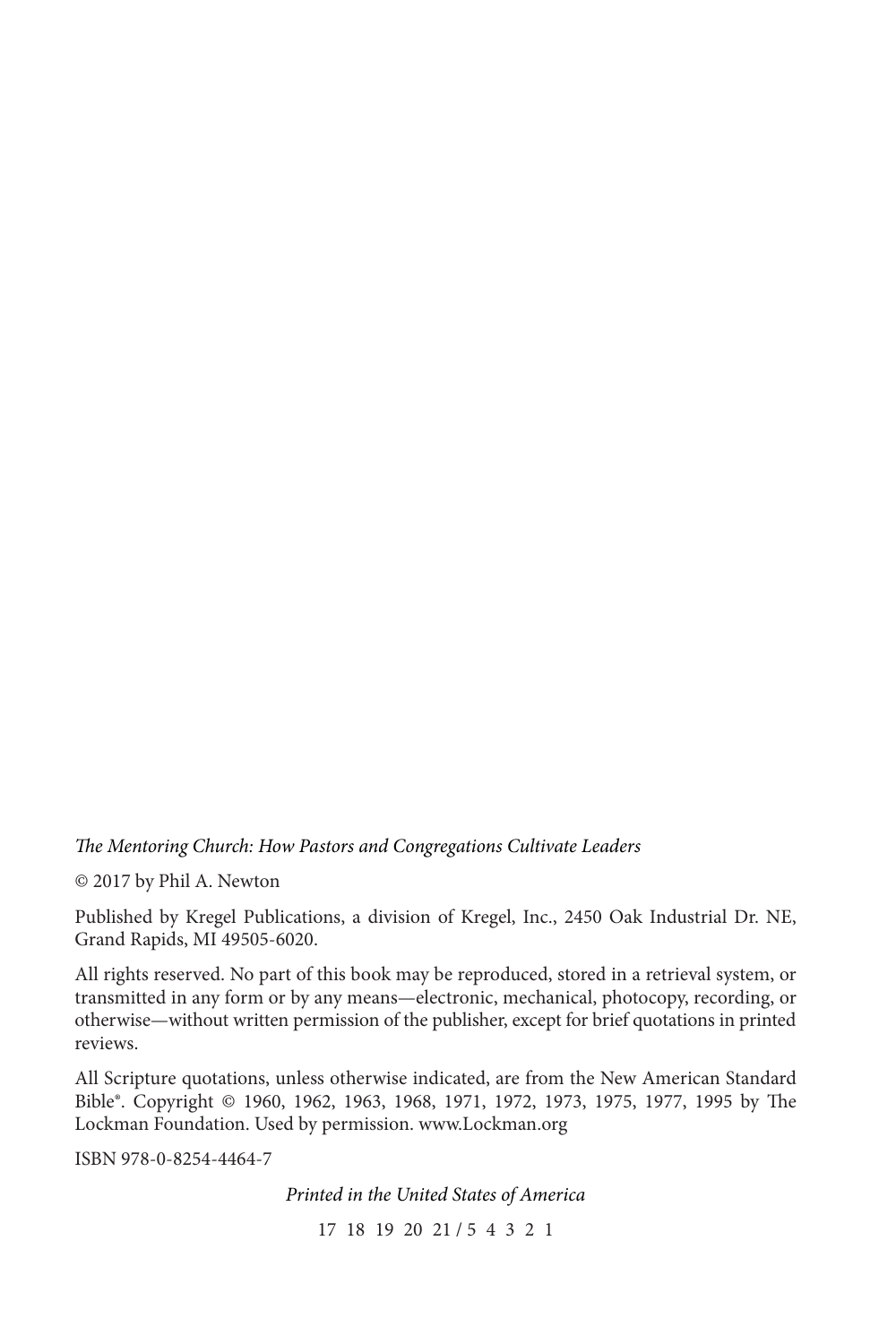This book is dedicated to the church planters, missionaries, pastors, elders, and church leaders mentored over the past thirty years at the South Woods Baptist Church, Memphis, Tennessee

and

to the congregation that has so faithfully loved, served, challenged, shaped, prayed for, and encouraged them.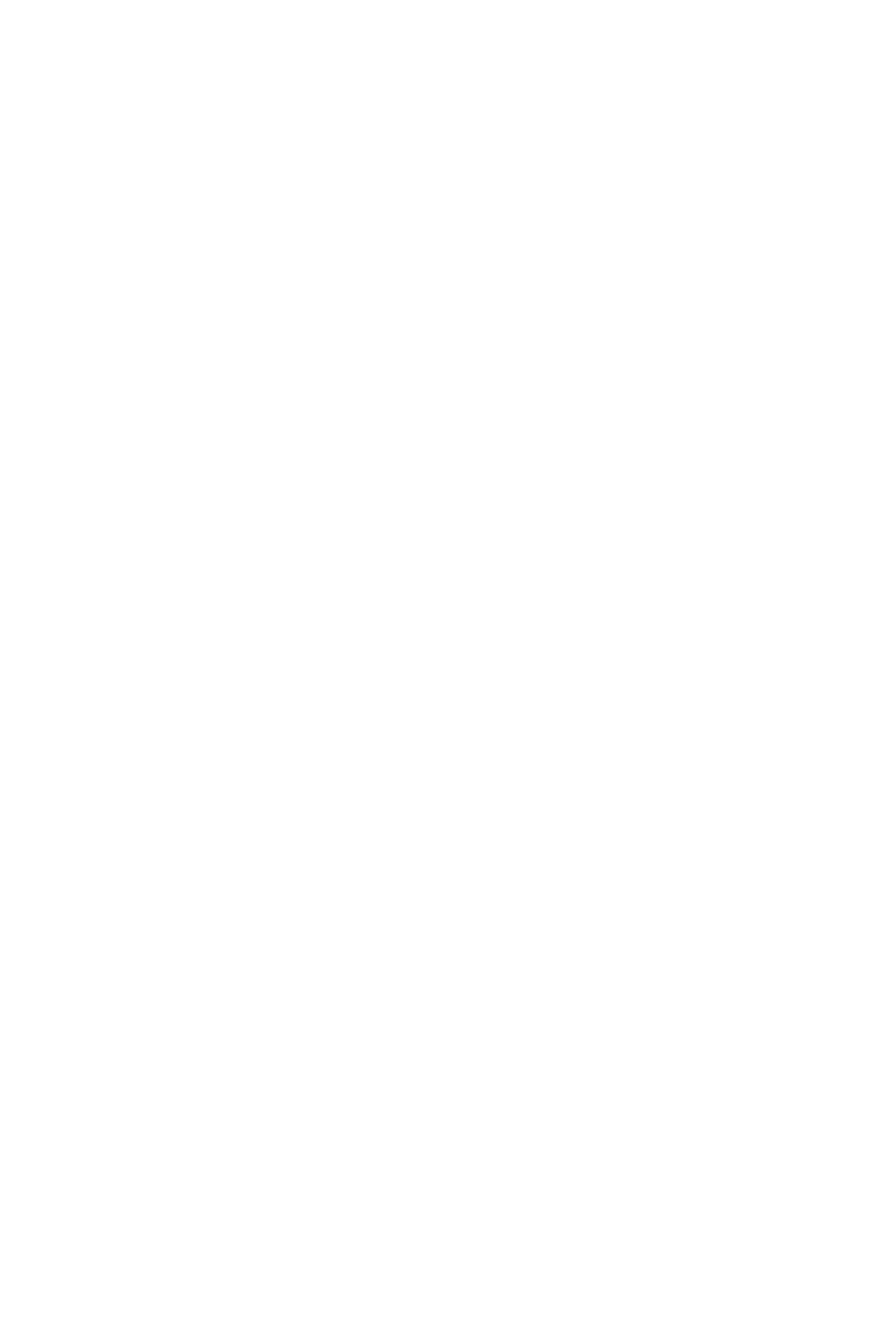

| Chapter 1                                            |                                                          |  |
|------------------------------------------------------|----------------------------------------------------------|--|
| Chapter 2                                            |                                                          |  |
| Chapter 3                                            |                                                          |  |
| Chapter 4                                            |                                                          |  |
| Chapter 5                                            |                                                          |  |
| Chapter 6                                            | Modeling Ministry-17th & 18th Centuries 93               |  |
| Chapter 7                                            | Training Communities-19th & 20th Centuries. 104          |  |
| Chapter 8                                            | A Theological Rationale: The Church in God's Economy 115 |  |
| Chapter 9                                            |                                                          |  |
|                                                      | Chapter 10 Models: Ecclesiology Boot Camp  143           |  |
|                                                      |                                                          |  |
|                                                      |                                                          |  |
|                                                      | Chapter 13 Models: Church and Academy in Partnership 169 |  |
|                                                      | Chapter 14 A Template for Training Leaders178            |  |
|                                                      |                                                          |  |
|                                                      |                                                          |  |
| Appendix: Suggested Books for Pastoral Training  195 |                                                          |  |
|                                                      |                                                          |  |
|                                                      |                                                          |  |
|                                                      |                                                          |  |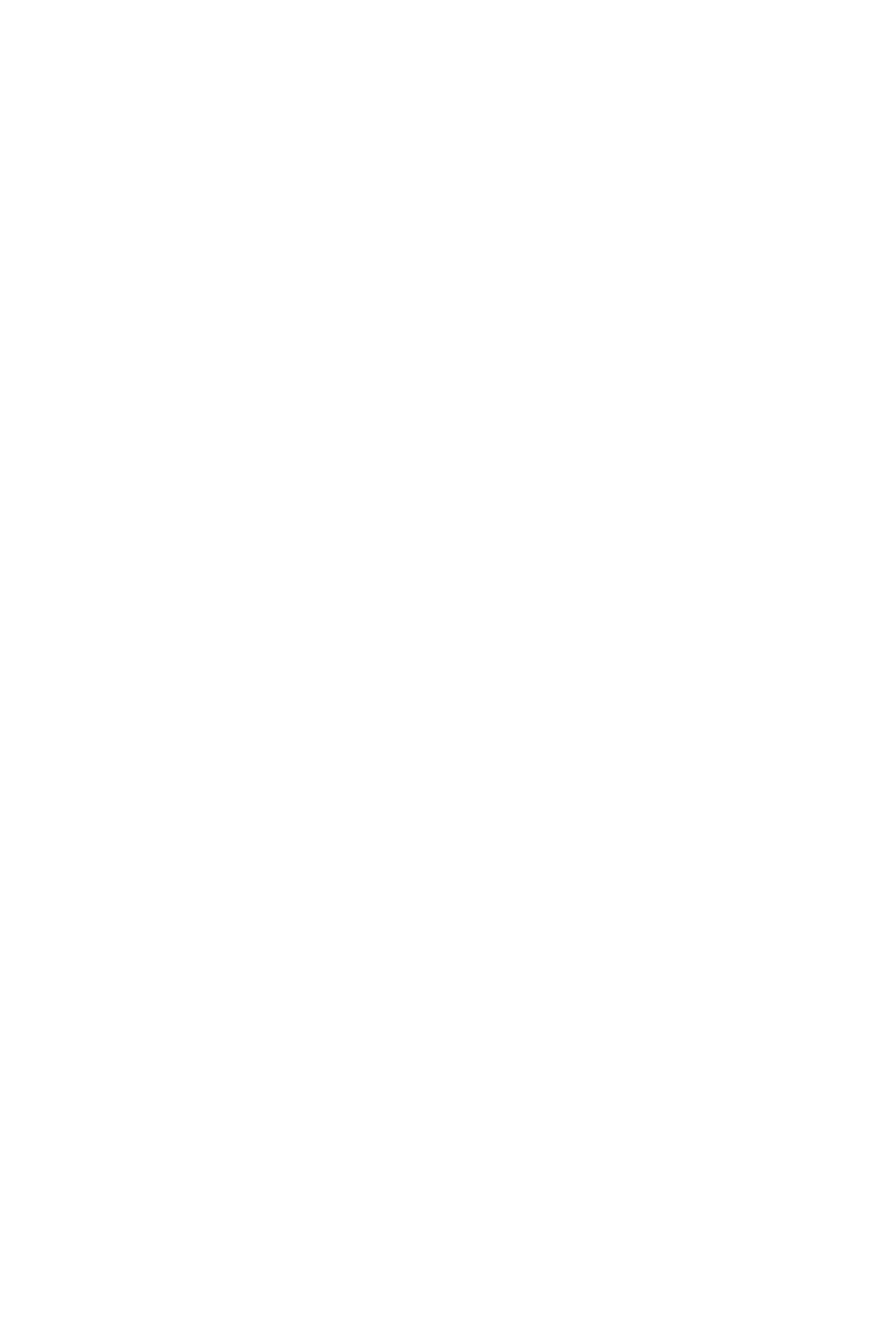

Phil Newton has blessed congregations and congregational leaders with a thoughtful and carefully designed proposal to help develop a new generation of pastors and leaders for the churches. Drawing on Scripture, healthy models from church history, and his own pastoral ministry experience, Newton has provided a gift for congregations and their leaders.

This vision for mentoring a new generation of church leaders will require well-prepared and gifted ministers, as well as willing congregations and other ministry partners, in order for implementation of this work to take place. The proposal found in this extremely helpful volume is informed by the deep realities of the Great Commandment (Matt. 22:37–39) and grounded in the commission of Jesus Christ himself who commissioned the church to make disciples of all the nations (Matt. 28:19–20). In Ephesians 4:11–16, the apostle Paul identifies the goals for an effort such as this one, which involves building up the church, guiding it to maturity in faith, and leading it to unity. Those first-century goals continue to be the focus for mentoring and developing leaders for our day as well. This work calls for mature leaders to invest themselves in younger God-called minsters, in a manner that follows Paul's pattern with Timothy and Titus. What Timothy and Titus had heard from Paul, they were to pass along to faithful leaders who could teach others also (2 Tim. 2:2). Newton's proposal envisions the replication of these practices in a similar way.

The picture with which we are presented in the book that you hold in your hands does not eschew the important work of Christian colleges, theological seminaries, or other specialized parachurch ministries. Instead, this proposal calls for cooperation and collaboration with these entities—a both/and perspective rather than either/or. Recognizing that academic institutions need congregations and that congregations can benefit from other institutions or agencies, Newton has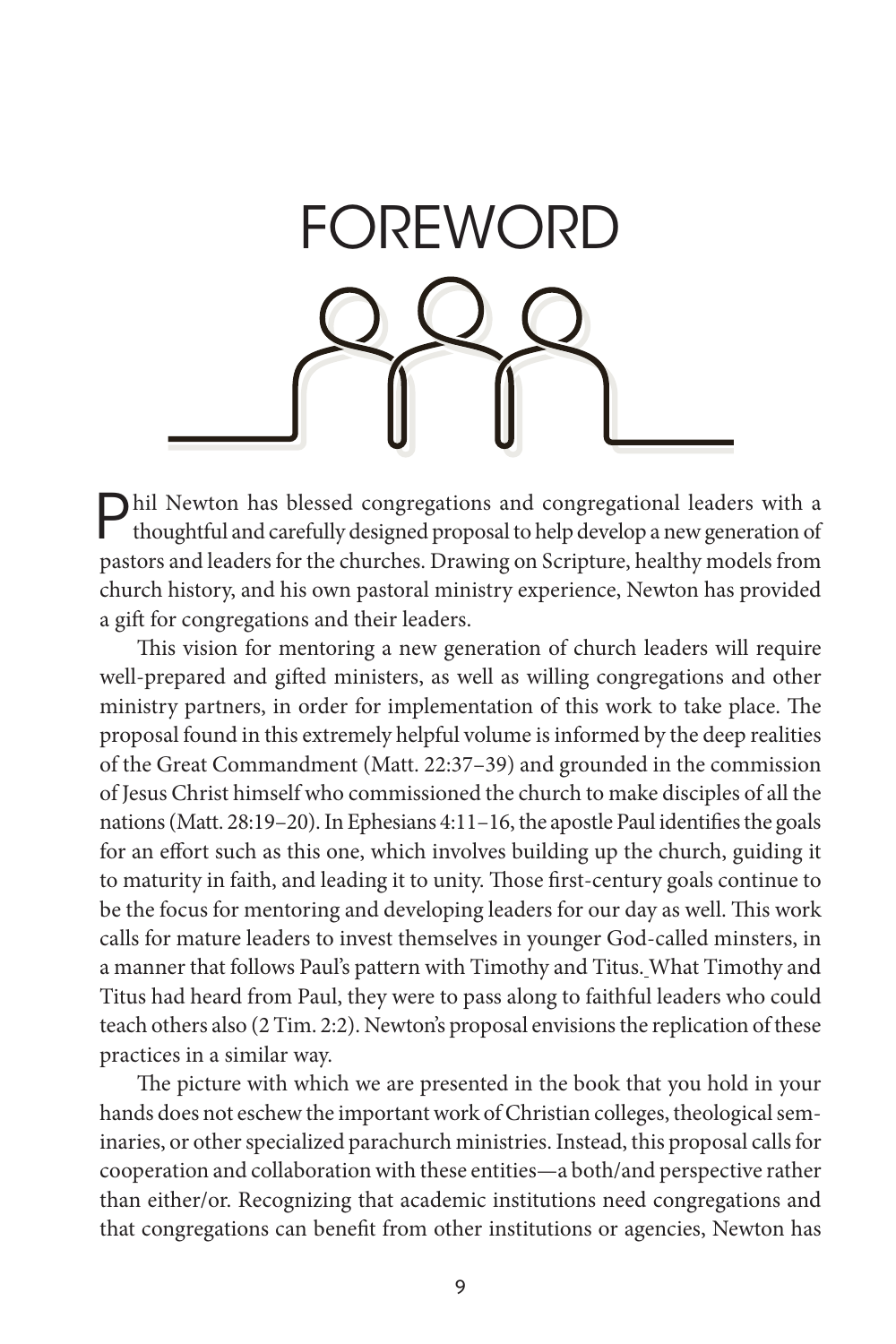put forward an encouraging model for partnership that should be both welcomed and encouraged by all who are called to prepare the next generation of ministers.

Church leaders have been entrusted with the Christian faith, the body of truth "once for all delivered to the saints" (Titus 1:9; Jude 3). The Christian faith is not just faith in faith—some subjective, amorphous feeling—but is, in an objective sense, a body of beliefs, which in the Pastoral Epistles is called the teaching, the deposit, the faith, and the truth. This pattern of Christian truth is now available to mentors and mentees, to churches and church leaders, in the New Testament. One of the first responsibilities in the development of young, God-called and Spirit-enabled ministers includes instruction in the basics of these Christian beliefs about the Trinitarian God (Father, Son, and Holy Spirit), Scripture, humanity, sin, salvation, the Christian life, the church, the kingdom of God, eternal life, as well as Christian ethics.

Mentors and congregations also have the responsibility to prepare young ministers for the issues and expectations that they will encounter in their churches. The vision for mentoring must be holistic, preparing head, heart, and hands. Congregations need ministers who are well informed, but who also are Christianly formed and prepared for the various responsibilities of ministry.

Mentoring helps mentees learn to see the world from a biblical perspective, to respond scripturally to the issues of life, and to shape Christian motivations and strategies for ministry. The importance of connecting mentoring with the life of congregations is vital for this effort. Newton has provided well-researched models for his readers, showing how Zwingli, Calvin, Spener, Gano, Spurgeon, Bonhoeffer, and others invested in this important work during their time and in their contexts. Thus, we are invited to learn not only from Scripture itself, but, also, from the wisdom of those who have gone before us.

Newton's vision for a partnership between ministry leaders, congregations, and theological institutions recognizes that theological education has its roots in the churches. In the apostolic and post-apostolic period, pastors and church leaders were called to ongoing study (2 Tim. 2:15) in order to provide oversight for the ministry of the Word of God in the midst of worship services, as well as to train and disciple new converts (2 Thess. 2:15; Titus 1:9). Such an approach recognizes that theology is best done in, with, and for the church.

Scripturally centered mentoring recognizes the Bible as an inspired and authoritative source for understanding life, worship, and ministry; as a wellspring for preaching, teaching, and liturgy; as a primary source for the formulation of theology; as a model for pastoral care; and as a foundation for spiritual and worldview formation. Church leaders and congregations must create a community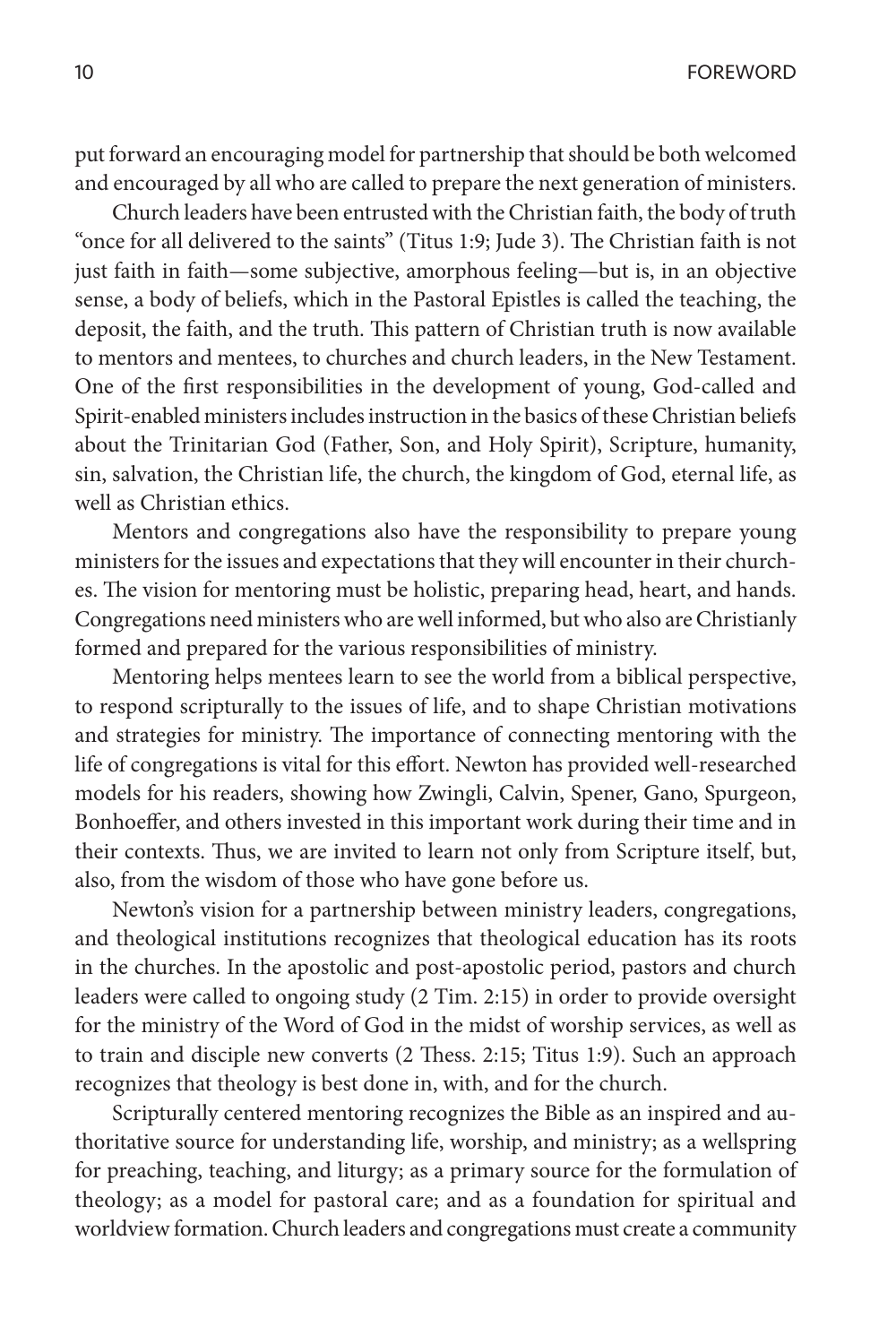context—including relational connections—where young ministers and mentees will be able to learn best practices regarding the interpretation of the Bible, the study of Christian theology, and the application of these truths for the practical administration of church and church leadership, as well as for preaching, worshiping, and ministry. Mentoring practices may also include the strengthening of one's understanding of denominational distinctives, as well as specialized ministry callings, in addition to the essential work associated with funerals, weddings, pastoral counseling, the administration of the ordinances, global missions, racial reconciliation, and intercultural competencies.

Ultimately, Newton's vision for mentoring focuses on the building up of the people of God and the advancement of the gospel mission. In embodying that mission, the church is called to be faithful to discern, interpret, and proclaim the gospel of Jesus Christ as the transforming power for the world. Such mentoring practices help to eliminate the scholar vs. practitioner/academy vs. church dichotomy that exists in some portions of the Christian community.

Young ministers who have been prepared for church ministry through faithful mentoring will be prepared to understand what the church has believed through the ages, to proclaim the good news of the gospel, to lead others in the worship of our majestic God, to recover a true understanding of church health, and to provide genuine significance and security for the living of these days. Mentoring pastors and congregations will help the next generation of church leaders to be prepared to serve with conviction, giftedness, and humility—serving together with other brothers and sisters in Christ to extend the shared work of the gospel around the world, advancing the kingdom of God. Such young ministers will learn to relate to one another in love and humility, bringing about true fellowship and community in orthodoxy as well as in orthopraxy before a watching world.

We join with Phil Newton in praying that God will raise up a new generation of faithful, well-prepared, convictional, and compassionate church leaders who are prepared for the ever-changing and ever-expanding challenges of the twenty-first century and who will accept the responsibility for investing in the lives and ministries of those called to serve the next generation. We join together to ask the Lord to expand and renew our vision for ministry and leadership, for discipleship and churchmanship. We trust that the next generation of church leaders will manifest a stronger and deeper dedication to the work of church and ministry, giving thanksgiving for and learning from the many who have gone before us.

The vision that has been proposed in this volume for effective and faithful mentoring is informed and shaped by the best practices of church history, enabling us to bring together an understanding and knowledge of the past that will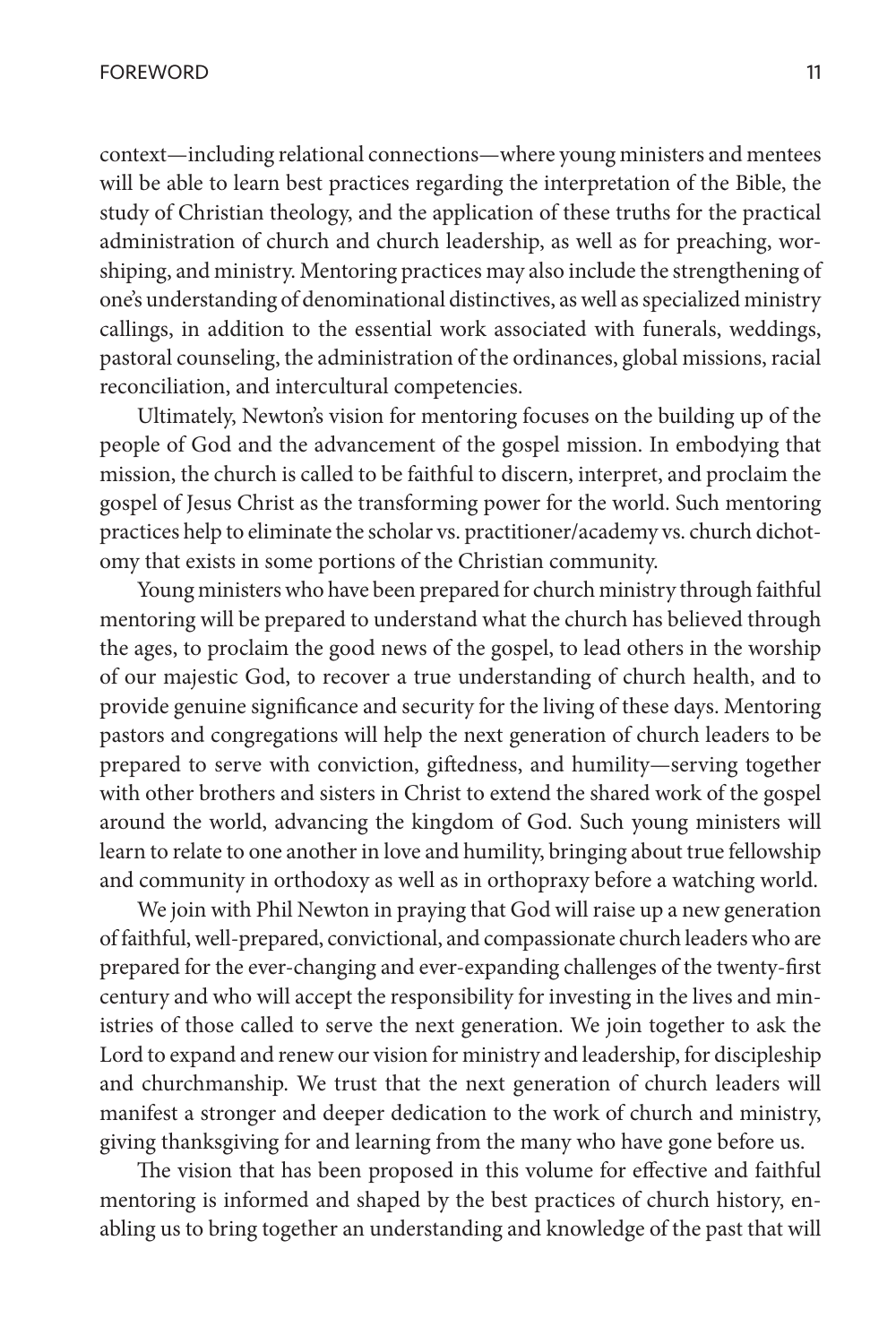keep church leaders from confusing what is merely a contemporary expression or fad from those things that are enduringly relevant. Shaping these truths and ministry practices in the context of Christian history offers insight for today and guidance for the future.

We pray for pastors and church that will seek to implement this vision as they serve together to help prepare the next generation of ministers and leaders for ministry and leadership in the churches of the Lord Jesus Christ. The work of mentoring and developing young church leaders is indeed a distinctive and important calling. Let us pray for God's blessings and favor to rest upon those who accept the challenge of this calling—for the good of the churches, for the advancement of the gospel message, and for the glory of our great God.

David S. Dockery

President, Trinity Evangelical Divinity School/Trinity International University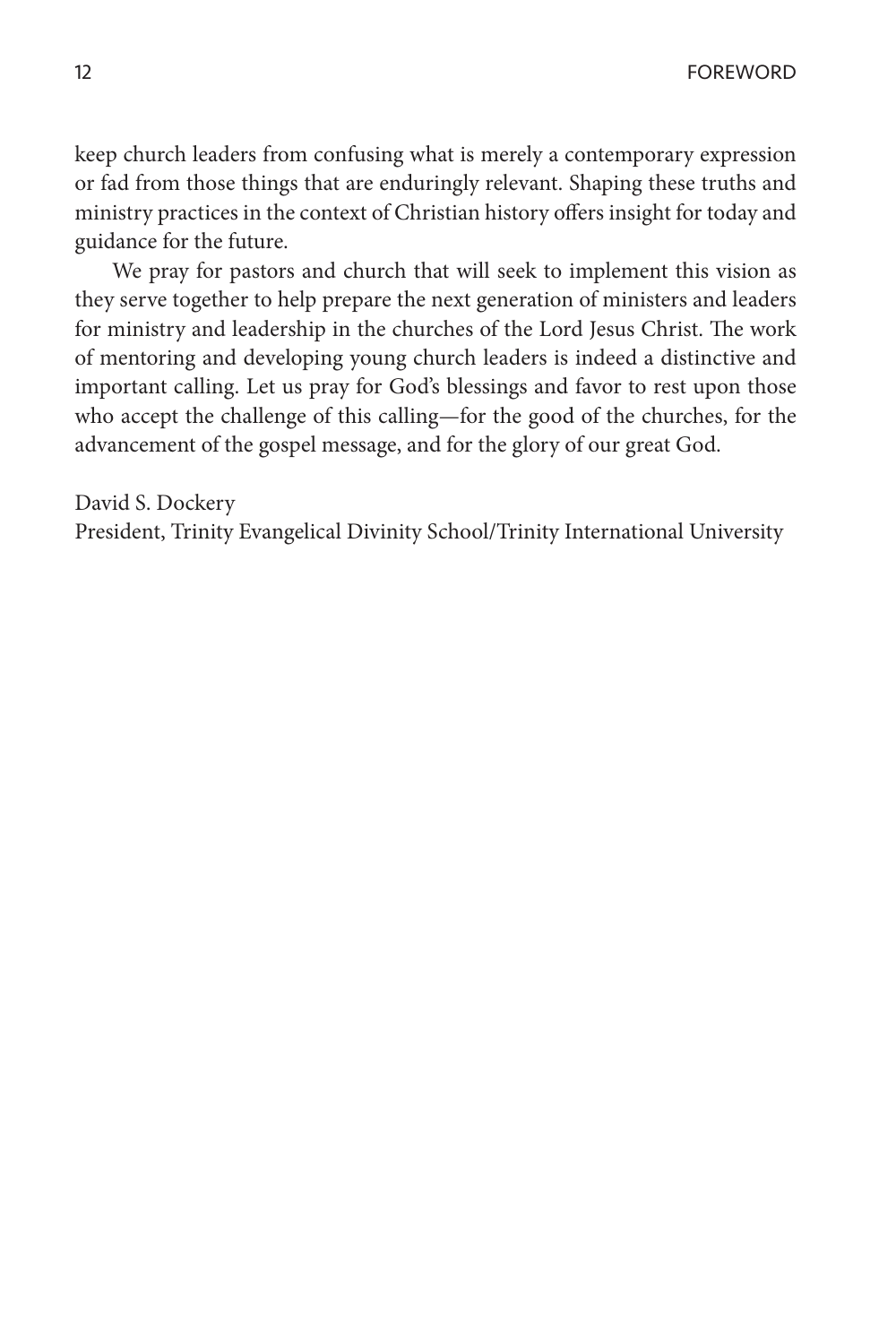

Books grow in community. They evolve and take shape through the sharpening and honing of brothers and sisters living life together in Christ. My life continues to be enriched and affected by this kind of fellowship with the body. These relationships contribute, knowingly and unknowingly, to the process of putting words on a page. For that reason, I must call the reader's attention to just a few who made this book possible.

South Woods Baptist Church in Memphis, Tennessee, has given me the opportunity to serve them for thirty-years. In this time, they've supported and encouraged me to mentor for ministry. My fellow elders—Tom, Dan, Jim, Tommy, Chris, Drew, and Matt—have joined me in mentoring. Those in our congregation that we've mentored together, along with others already engaged in ministry, have contributed to our joy in mentoring. You brothers have given us far more than we've given to you.

Special thanks goes to those who've offered suggestions for improving this work: John Hammett, Alvin Reid, Matt Sliger, Bruce Ashford, Chris Spano, Ray Pritchard, Jonathan Leeman, Matt McCullough, Jordan Thomas, and Raymond Johnson. I'm thankful for Debbie Jones' assistance with a load of details. David Dockery exemplifies the scholar-churchman faithful in training the next generation. I appreciate his encouraging Foreword to this book. Once again I'm grateful to work with the excellent team at Kregel Publications. Thanks to all of you!

Karen, the love of my life, has moved this project forward in countless ways by her support, encouragement, listening ear, prayers, and always good counsel.

May Jesus Christ who trained his disciples to preach the gospel receive all glory!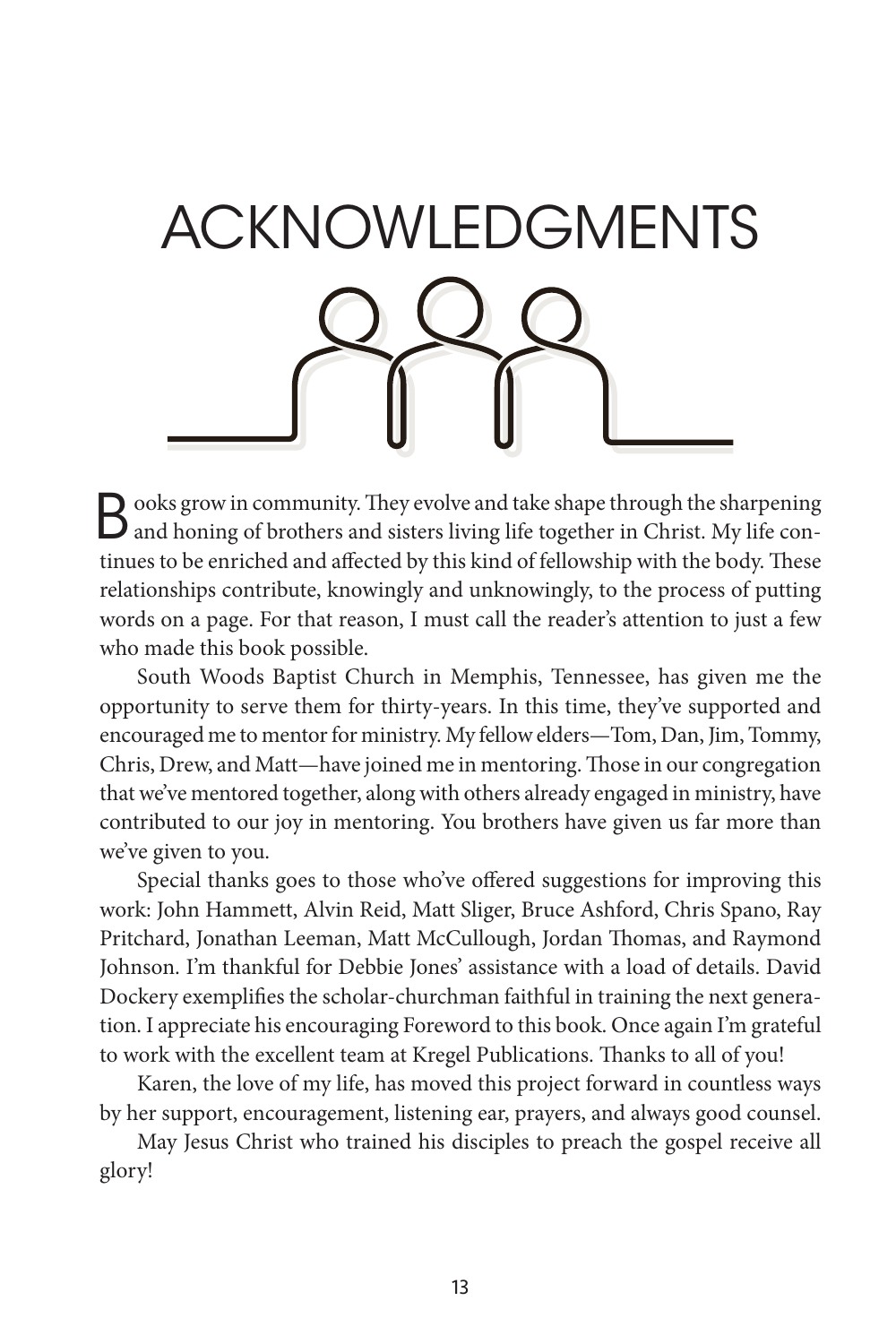### INTRODUCTION



Along with hundreds of other communities, the sweep of the Jesus Move-ment in the late 1960s and early 1970s brought the message of the gospel to my small town in Alabama. Our church's pastor had no clue of what to do with teenagers and young adults professing faith in Christ, sharing testimonies, witnessing in the community, and meeting several nights a week for fellowship. So he ignored us. Along with that, he punted on involvement with several of us who sensed God's call to ministry. Out of that atmosphere, as a sixteen-year-old who knew nothing about ministry, I began to pursue gospel ministry.

While several hundred people attended our county seat First Baptist Church, most seemed contented to just act nicely, attend the dry worship services, tolerate gospelless sermons, and maintain the façade of Christianity. Yet the invasion of God's Spirit in regenerating power in the lives of my friends and me left us hungering for more.

We saw through the disunity on the church staff, the popularity contests to elect church deacons, and the superficial talk about missions. Spending threefourths of our Sunday school hour discussing Friday night's football game, with a quick fifteen-minute read through the packaged lesson, did nothing to stimulate Bible study or satisfy our spiritual hunger. That was not the ideal setting to prepare for gospel ministry.

Despite spending three years in that church after announcing my call to ministry, the pastor never talked to me about spiritual disciplines, a daily quiet time, Scripture memory, Bible study, or good books to read. Twice he gave me the opportunity to preach, where I muddled through poor attempts at expounding my chosen texts, with hardly a clue on what to do, and with no guidance from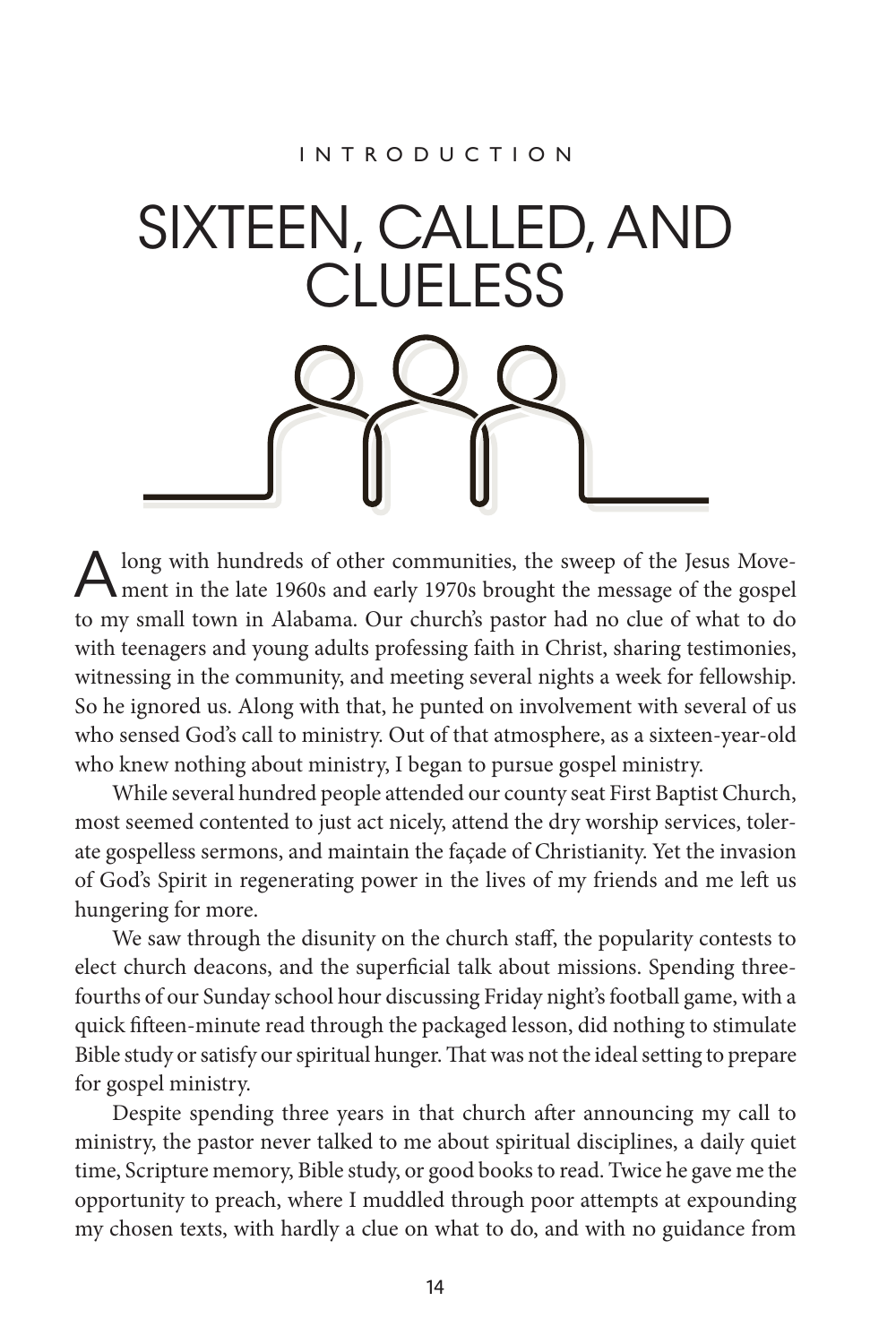him. No feedback followed to help steer me toward better exegesis and clearer homiletics. Nothing. No encouragement, no correction, and no guidance—just silence, with the expectation that whenever I completed college and attended seminary, then I would get what I needed to prepare for gospel ministry. That seemed to be the ethos for most in the church as they looked from a distance at the "preacher boys."

Thankfully, a few couples invested their time and spiritual nurturing in helping my friends and me. They opened their homes, taught us the Scripture, prayed with us, listened to our endless questions, and modeled satisfaction in Christ. That small band of church members, without realizing it, started the process of preparing me for gospel ministry. They mentored me for living as a Christian and serving in ministry.

Fortunately, my time in college helped, with my first sustained exposure to men seeking to expound the Scripture. My heart raced at hearing the Word opened and applied. I wanted to do the same, but how?

Eager to jump into ministry, I accepted a church's offer to serve on their staff. This small church in the city where I attended college had little to offer the members or me. We endured repetitive sermons that lacked gospel clarity, followed by extended pleas and coaxing for decisions. Again, yet another pastor never engaged me to give direction, mentor, or teach the details of ministry. The church seemed to be gasping for its last breath. The best lesson that I learned was that I did not want to emulate that pastor or have a church so unhealthy.

My next staff position provided many more opportunities to learn but the pastor, while warm and caring toward me, had himself never been mentored in a healthy congregational setting. He typically followed denominational protocol without much thought to developing a strong, Christ-centered church. Although I did not understand at the time, he seemed to grasp little about shepherding the church toward spiritual health. His preaching scarcely followed the dynamics of biblical exposition. So when I preached on the short notice that he usually gave me, other than maybe telling me, "Good job," he never took me aside to correct and hone my preaching. I needed lots of honing! But no one had mentored him in the details of pastoral shepherding, so he had no direction in mentoring me to shepherd the church. Thankfully, as I sought to disciple a group of young adults, we banded together to grow in spiritual disciplines and gospel witness. Without realizing it, the questions, interactions, and accountability from that small part of the church helped to mentor me for ministry. The time with them in active Christian community shaped my future pastoral work more than anything.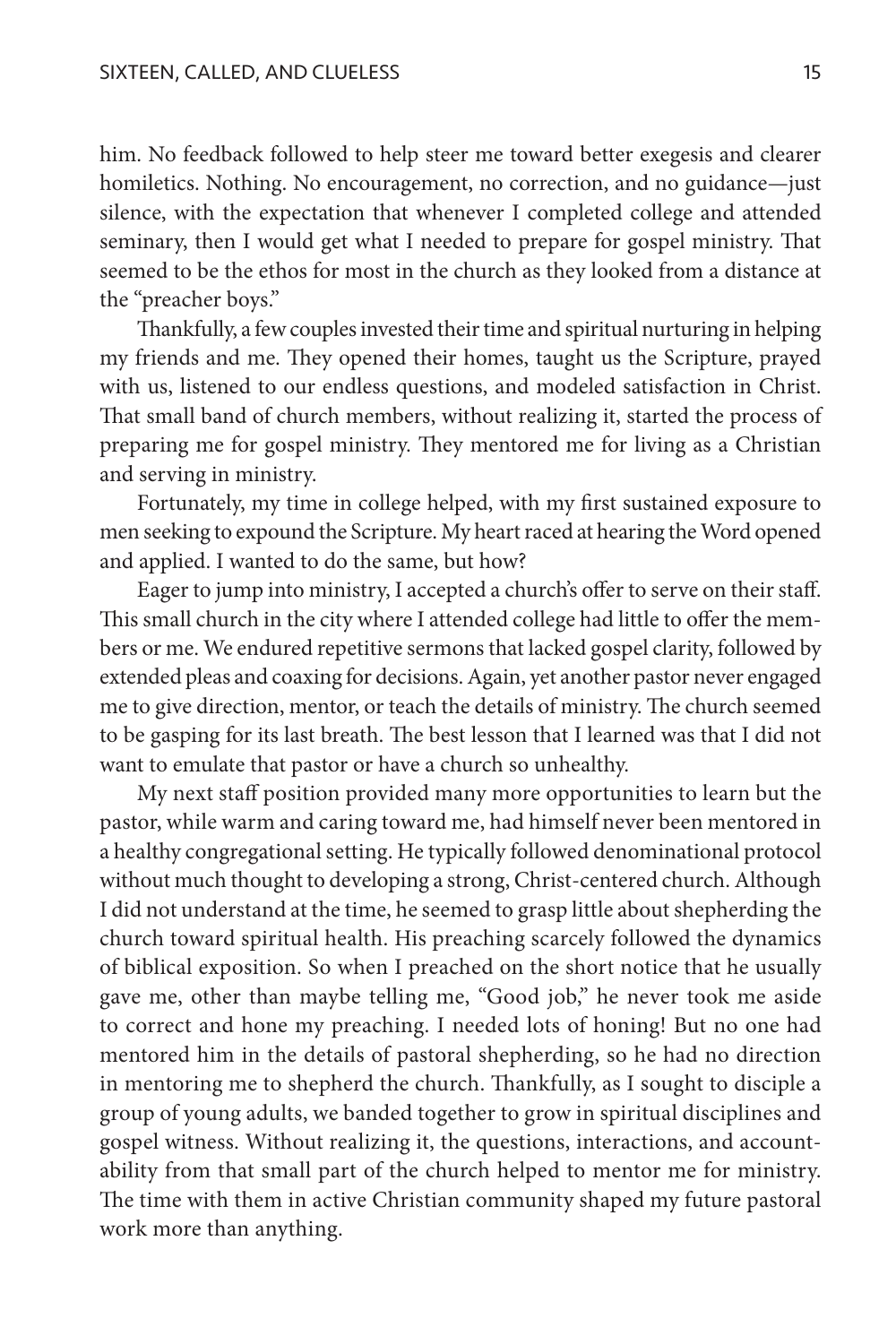16 INTRODUCTION

During my last year of master of divinity work, I began pastoring a small, rural church a couple hours north of my seminary. I committed to preach expositionally and consequently, received some excellent training in biblical preaching through one of my professors. But I still understood little about shepherding a congregation, the dynamics of a healthy church, or the functions of a Great Commission church. I knew how to craft biblical sermons but not how to shepherd God's flock. Patiently, that little church endured my many mistakes and gave me a chance to begin to learn a few lessons in pastoral ministry. More lessons would follow in other churches that I served. But so would mistakes. Time after time I reached for the telephone to call a brother in ministry for advice on what to do next or how to walk through a dicey membership problem. Apart from the patient counsel of those brothers, I'm sure that I would not have made much progress in ministry. And I might not have lasted long. They mentored me, whether they realized it or not.

You might have noticed a theme running through my personal narrative. Those preparing for ministry need mentoring. Such mentoring certainly calls for the wise guidance of a seasoned pastor or elder. But just as critical to the process, the kind of mentoring that prepares future pastors, missionaries, Christian workers, and church planters best takes place with the involvement of a healthy congregation. *The most effective mentoring teams together pastors and congregations to help shape those who will serve Christ's churches*.

That's what this book is about. I seek to consider the biblical and theological foundation for local churches and pastoral leaders training those that the Lord raises up from among them for gospel ministry. To do that, we will take a look at mentoring models in Luke, Acts, and the Pastoral Epistles. The details that we will consider lay groundwork for contemporary churches.

But it's also important for us to see how others built on the biblical models through the centuries. Since historical examples help us to navigate the process of training for ministry, we'll consider some from five centuries, with well-known and lesser-known pastors. Perhaps even more applicable, visualizing current examples of church-centered mentoring helps to better frame how we can do the same in our churches. So we will look at four local churches that range in size, vary in leadership, and approach mentoring from different angles. Then we will identify a workable church/pastoral leader template that will be useful in embarking on training up gospel workers, regardless of the church's size. So let's journey on!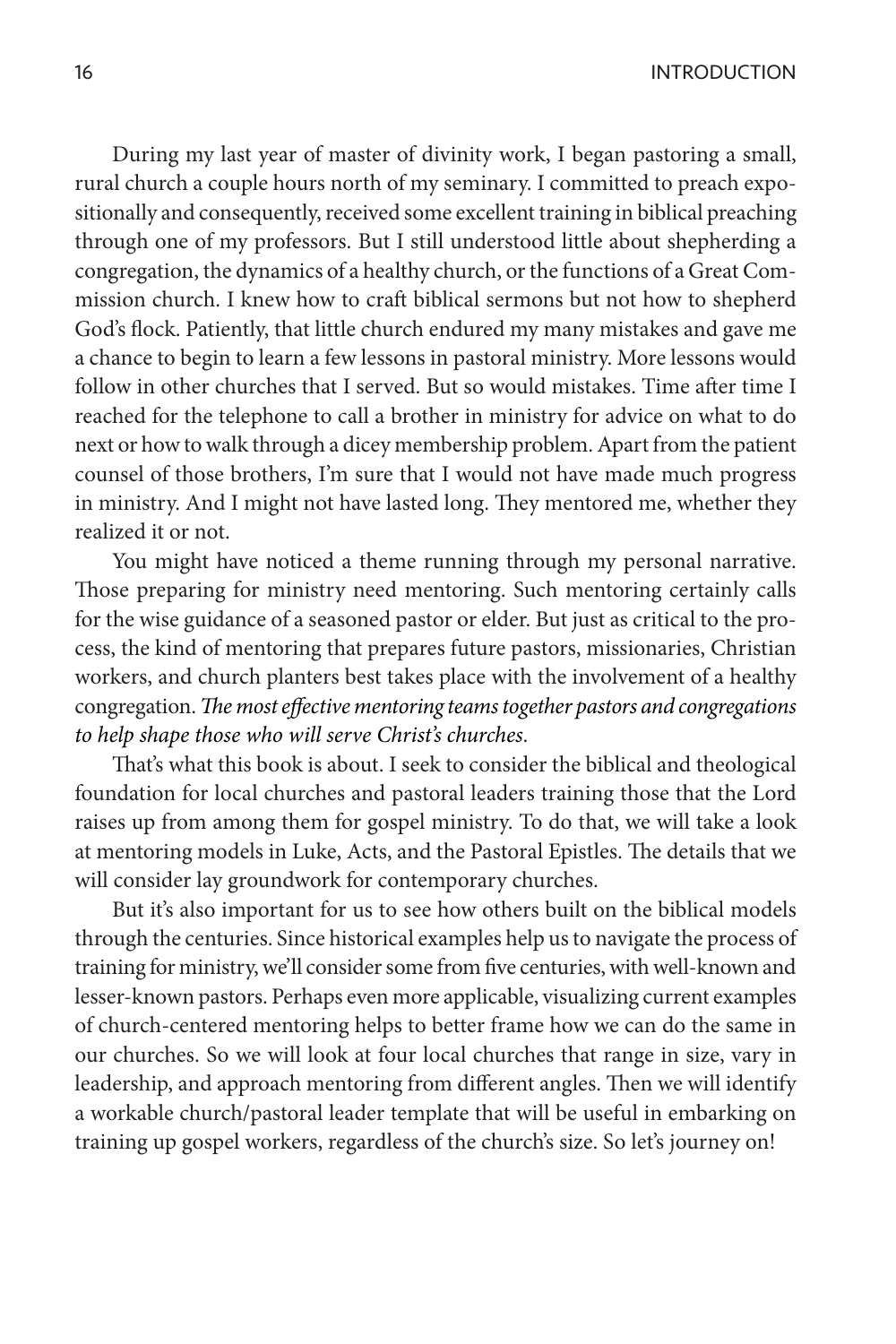### ABBREVIATIONS  $\sqrt{2}$

| ANF            | <b>Ante-Nicene Fathers</b>                                    |
|----------------|---------------------------------------------------------------|
| <b>BDAG</b>    | A Greek-English Lexicon of the New Testament                  |
| <b>BECNT</b>   | Baker Exegetical Commentary on the New Testament              |
| <b>BGC</b>     | <b>Billy Graham Center</b>                                    |
| <b>BST</b>     | <b>Bible Speaks Today</b>                                     |
| <b>DBW</b>     | Dietrich Bonhoeffer Works                                     |
| EBC            | <b>Expositor's Bible Commentary</b>                           |
| <b>EKK</b>     | Evangelisch-Katholischer Kommentar zum Neuen Testament        |
| <b>EMQ</b>     | <b>Evangelical Missions Quarterly</b>                         |
| <b>HNT</b>     | Handbuch zum Neuen Testament                                  |
| <b>ISBE</b>    | International Standard Bible Encyclopedia                     |
| <b>JSNTSup</b> | Journal for the Study of the New Testament, Supplement Series |
| <b>LCC</b>     | Library of Christian Classics                                 |
| LNTS           | Library of Second Temple Studies                              |
| <b>NAC</b>     | New American Commentary                                       |
| <b>NASB</b>    | New American Standard Bible                                   |
| <b>NICNT</b>   | New International Commentary on the New Testament             |
| <b>NIGTC</b>   | New International Greek Testament Commentary                  |
| <b>NSBT</b>    | New Studies in Biblical Theology                              |
| <b>NTC</b>     | New Testament Commentary                                      |
| <b>PNTC</b>    | Pillar New Testament Commentary                               |
| <b>SBL</b>     | Society of Biblical Literature                                |
| <b>SBLDS</b>   | <b>SBL Dissertation Series</b>                                |
| <b>SNTSMS</b>  | Society for New Testament Studies Monograph Series            |
| <b>WBC</b>     | Word Biblical Commentary                                      |
| <b>ZECNT</b>   | Zondervan Exegetical Commentary on the New Testament          |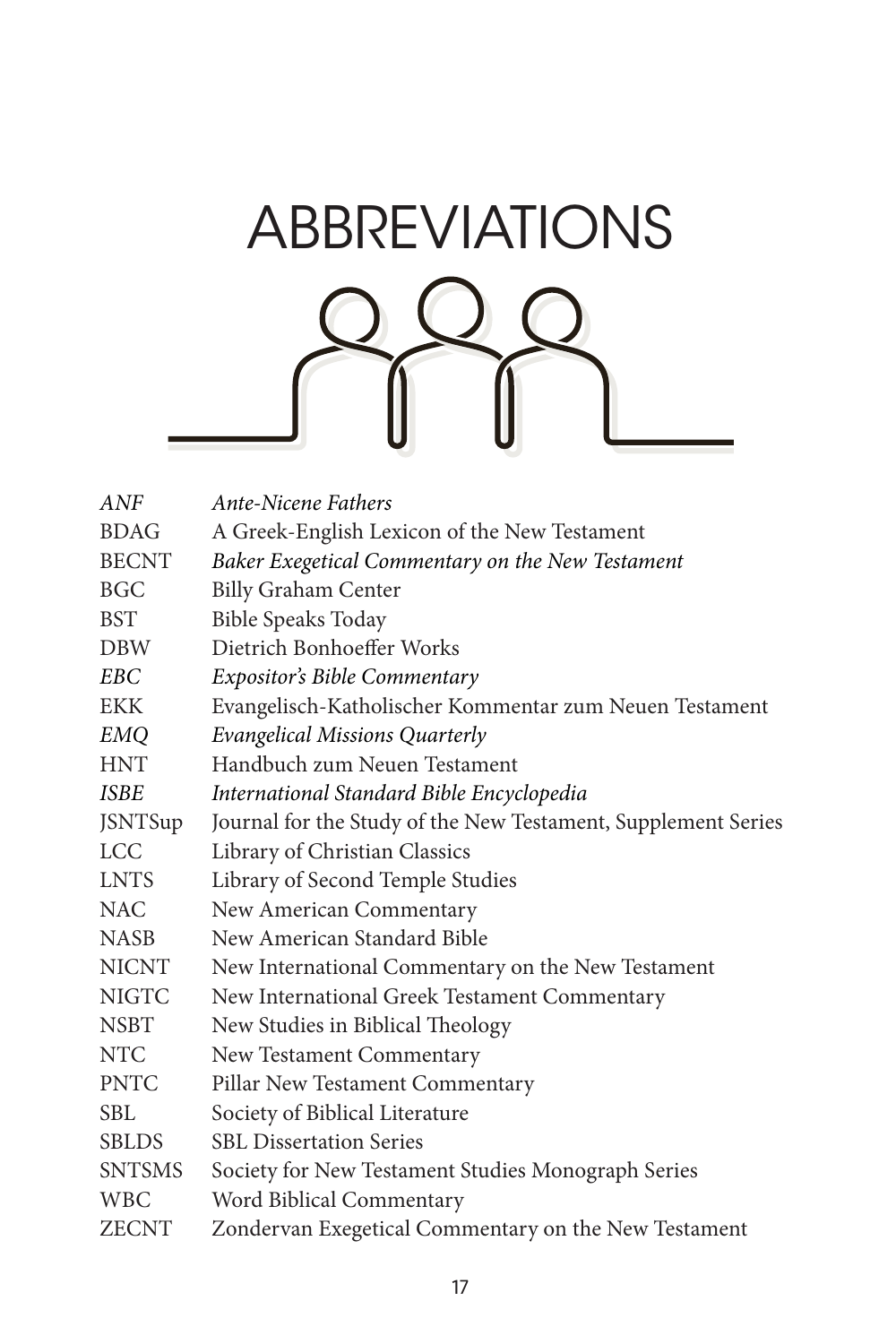### CHAPTER 1

## HEALTHY CHURCHES NEED HEALTHY LEADERS

 $\bigwedge$  hile ministering in Brazil, a pastor invited me to preach in his evening worship service. It happened to be "pastor appreciation day," so I witnessed what seemed to be genuine affection for the pastor. Lively music, songs by the children's choir, and a presentation preceded my sermon. But I knew that I was in trouble when I stood to expound the Scriptures and noticed that my translator did not have a Bible with him. After borrowing a Portuguese Bible, I asked him to turn to Titus so that he could read the text before I began the sermon. Although a faithful church member, he couldn't find Titus. I knew enough Portuguese to help out and ease his embarrassment. I noticed that many in the congregation sitting in the straight-backed pews had as much trouble as my translator finding Titus. Some searched for it in the Old Testament. Grieved, I realized that this pastor and church neglected biblical exposition and Bible learning. While they were lively, they were not healthy. Noise and movement do not equate to church health.

Yet that's not a problem localized in Brazil or in other countries. I've witnessed similar experiences, without quite the liveliness, in the United States. Some pastors react to the unhealthy congregations by making a decision to plant a church. I know that personally, since I did the same after nine years of pastoring unhealthy churches.

No casual observer of the state of Christianity in North America would squabble over the need for new churches. Yet merely *multiplying* churches fails to answer the need for *effective* Great Commission churches (Matt. 28:18–20). Missionary leader David Platt points out that far too many churches simply assume knowledge of the gospel without admitting that many of their adherents have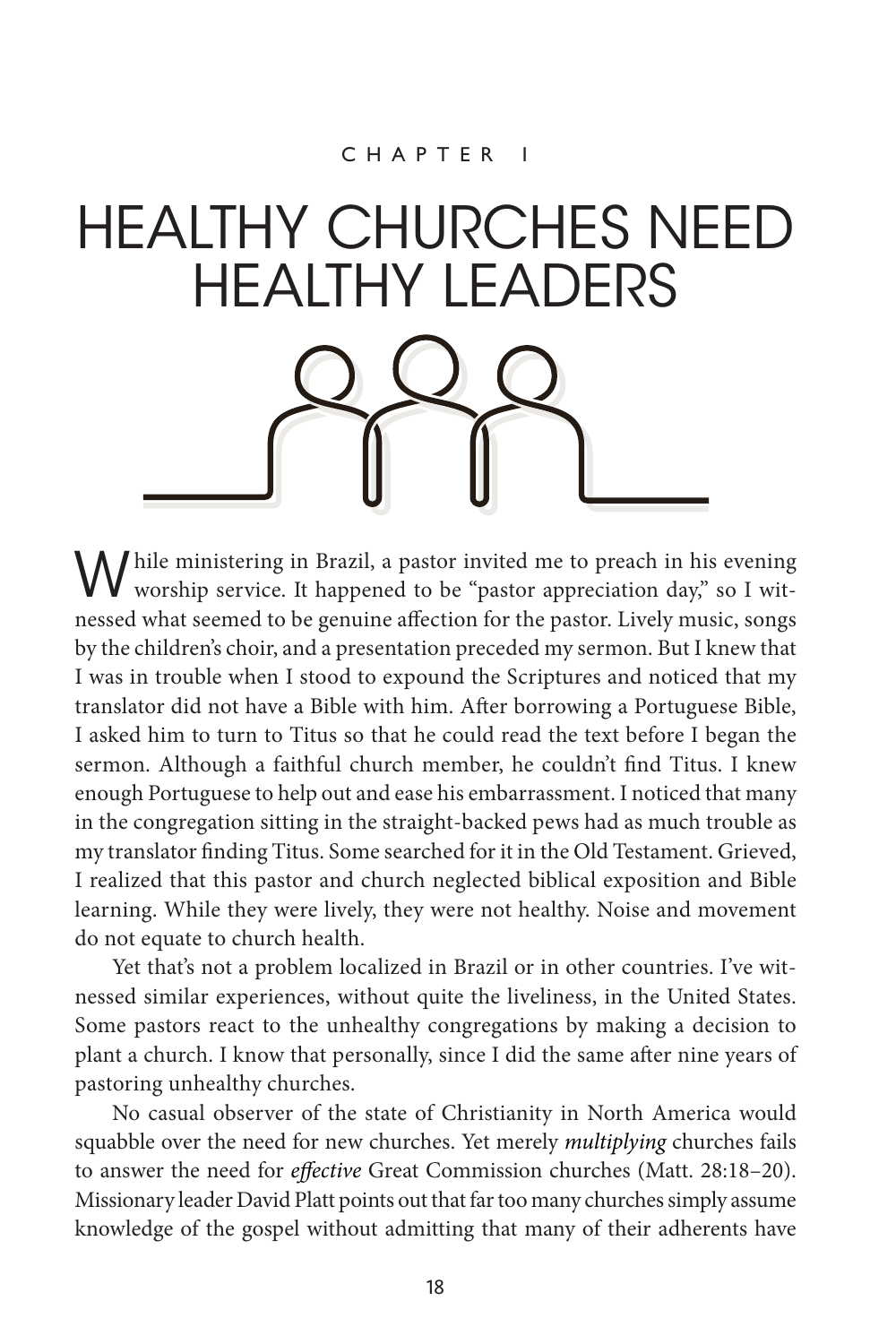never understood and believed the gospel.<sup>1</sup> Ed Stetzer, a leading church planter and strategist, echoes Platt's concern by warning that evidence of genuine discipleship seems unnecessary for many churches to call someone a Christ-follower.<sup>2</sup> We need more than just new churches.

While the need for church multiplication rises, so does the need for churches to maintain gospel-centered focus and faithfulness.<sup>3</sup> Apart from such focus and faithfulness, a church remains unhealthy. So then, what is a healthy church? Washington DC pastor Mark Dever explains, "A healthy church is a congregation that increasingly reflects God's character as his character has been revealed in his Word."4 Healthy churches should be normal, yet far too often churches confuse busy activity—like that church in Brazil—with the spiritual health that grows in corporate Christian character. Unfortunately, sometime pastoral leaders seem paralyzed at shepherding ailing congregations toward robust health.

While assessing North America as a mission field, theologian Jeff Iorg admits that many churches "have lost their mission, identity, focus, and in some cases, their credibility." He wisely reflects, "But do not dismiss the Church too quickly. God will sustain the Church and churches, both universally and locally (Rev. 5:9–10)."5 Great Commission churches must be different from those that have slipped into unhealthy patterns and practices. They will need to return, Iorg asserts, to proclaim the biblical gospel, raise membership standards, practice church discipline, maintain doctrinal fidelity, embrace a missional mindset, and model Christian community. Additionally, they will need to show creativity in adapting to the cultural context of their communities.<sup>6</sup> Pastoral service in churches that take seriously the call of Jesus in the Great Commission requires a deliberate approach to training and equipping the leaders who serve them.

In considering the global front, David Platt explains his desire as leader of Southern Baptist's International Mission Board: "We're working and pleading with

<sup>1</sup> Lillian Kwon, "Is the Church Dying in America's Bible Belt?" *Christianity Today*, April 28, 2010, n.p. [cited 24 January 2012], accessed January 24, 2012, http://www.christiantoday.com/ article/is.the.church.dying.in.americas.bible.belt/25802.htm.

<sup>2</sup> Ibid.

<sup>3</sup> See Joseph Hellerman, *When the Church Was a Family: Recapturing Jesus's Vision for Authentic Christian Community* (Nashville: B&H Academic, 2009), 120–181; Timothy Keller, *Center Church: Doing Balanced, Gospel-Centered Ministry in Your City* (Grand Rapids: Zondervan, 2012), 13–84.

<sup>4</sup> Mark Dever, *What Is a Healthy Church?* 9Marks (Wheaton, IL: Crossway Books, 2005), 40.

<sup>5</sup> Jeff Iorg, "North America as a Mission Field: The Great Commission on Our Continent," in *The Great Commission Resurgence: Fulfilling God's Mandate in Our Time*, eds. Chuck Lawless and Adam W. Greenway (Nashville: B&H Academic, 2010), 228.

<sup>6</sup> Ibid.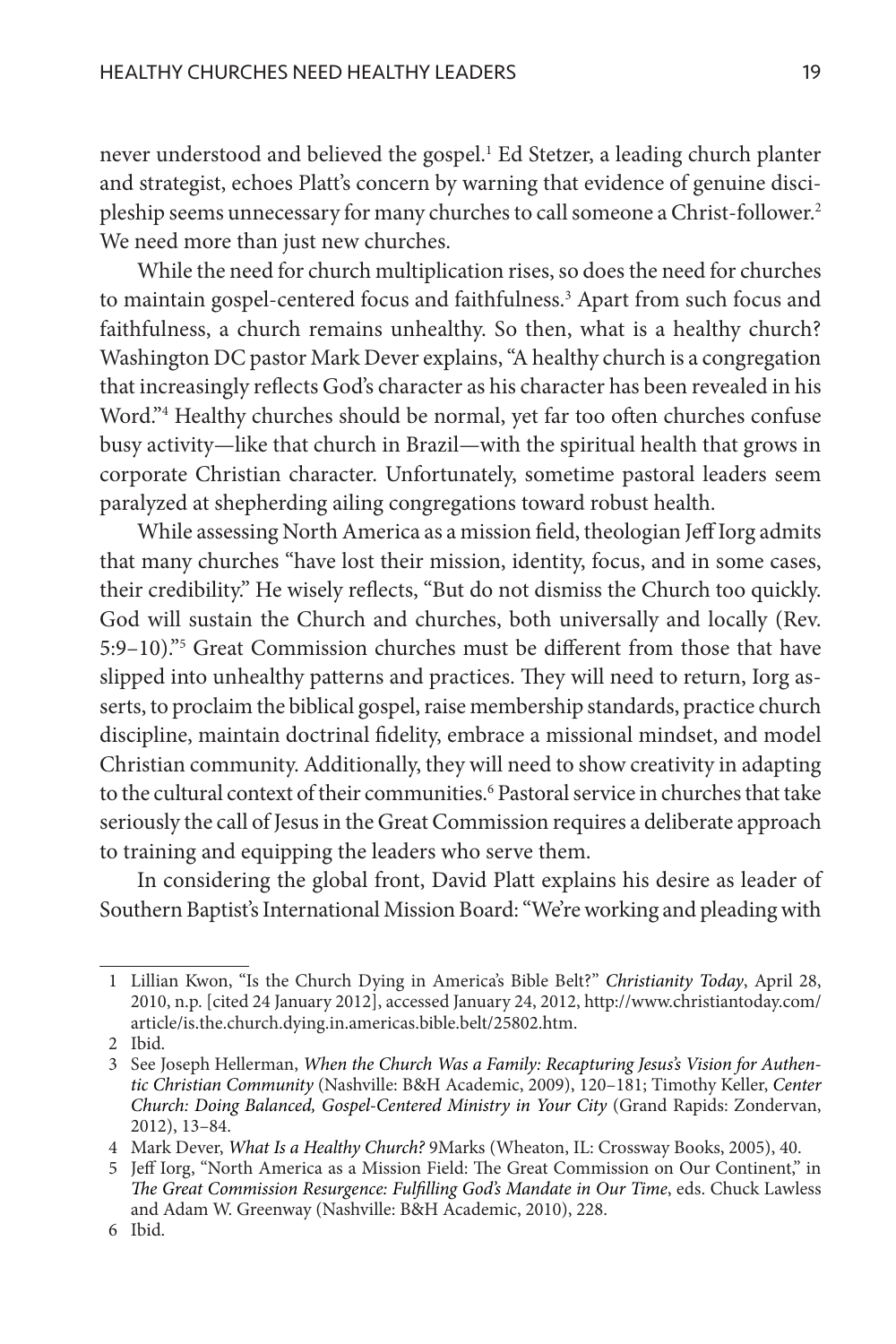God to raise up multitudes of workers," so that they might be funneled through the denomination's mission agency. While mission leaders can troll colleges and seminaries for potential workers, the *multiplication* of future missionaries will only take place through healthy churches developing and training potential missionaries.7

### **ORGANIC LEADERSHIP DEVELOPMENT**

The development of leaders for the early church took place *organically* rather than institutionally. The orientation of the church with small beginnings in Jerusalem and gradually expanding into Judea, Samaria, and the rest of the world, shows an intentional thrust in fulfilling the Great Commission (Acts 1:8). Jesus *prepared* his disciples to proclaim the gospel, and to establish communities of believers throughout the Roman Empire that would continue to do the same.

Clearly, as North Carolina pastor J. D. Greear explains the early practice, "God's strategy for fulfilling the commission of Acts 1:8 was the planting of Acts 2:42–47 style churches in every city of the world."8 We admire the way that the early church "devoted themselves to the apostles' teaching and the fellowship, to the breaking of bread and the prayers." The simplicity of community, generosity, service, table fellowship, and gratitude distinguished believers from their neighbors and heightened their gospel witness. The Lord raised up leaders to serve the expanding network of churches from that kind of lively discipling community atmosphere, as we will see in the next three chapters.

Does that approach seem too far-fetched for the sophisticated churches and strategies of the twenty-first century? While we have better organizational structures to help with developing pastoral leaders, we cannot improve upon the strength of healthy congregations birthing healthy leaders through a combination of pastoral oversight, congregational mentoring, and making the best use of academic training.

### **MENTORING NEW LEADERS**

Although the vocabulary that explains mentors and trainees has expanded in our generation, for twenty centuries Christian workers have been mentored and trained to start new congregations and to serve as catalysts for reviving others. Those who would lead in pastoring churches—locally or globally—need to be

<sup>7</sup> Tess Rivers, "Trustees: IMB's Platt Unfolds Five-Point Strategy" [cited 4 December 2014], http://www.bpnews.net/43691/trustees-imbs-platt-unfolds-fivepoint-strategy.

<sup>8</sup> J. D. Greear, "Great Commission Multiplication: Church Planting and Community Ministry," in *The Great Commission Resurgence*, 342.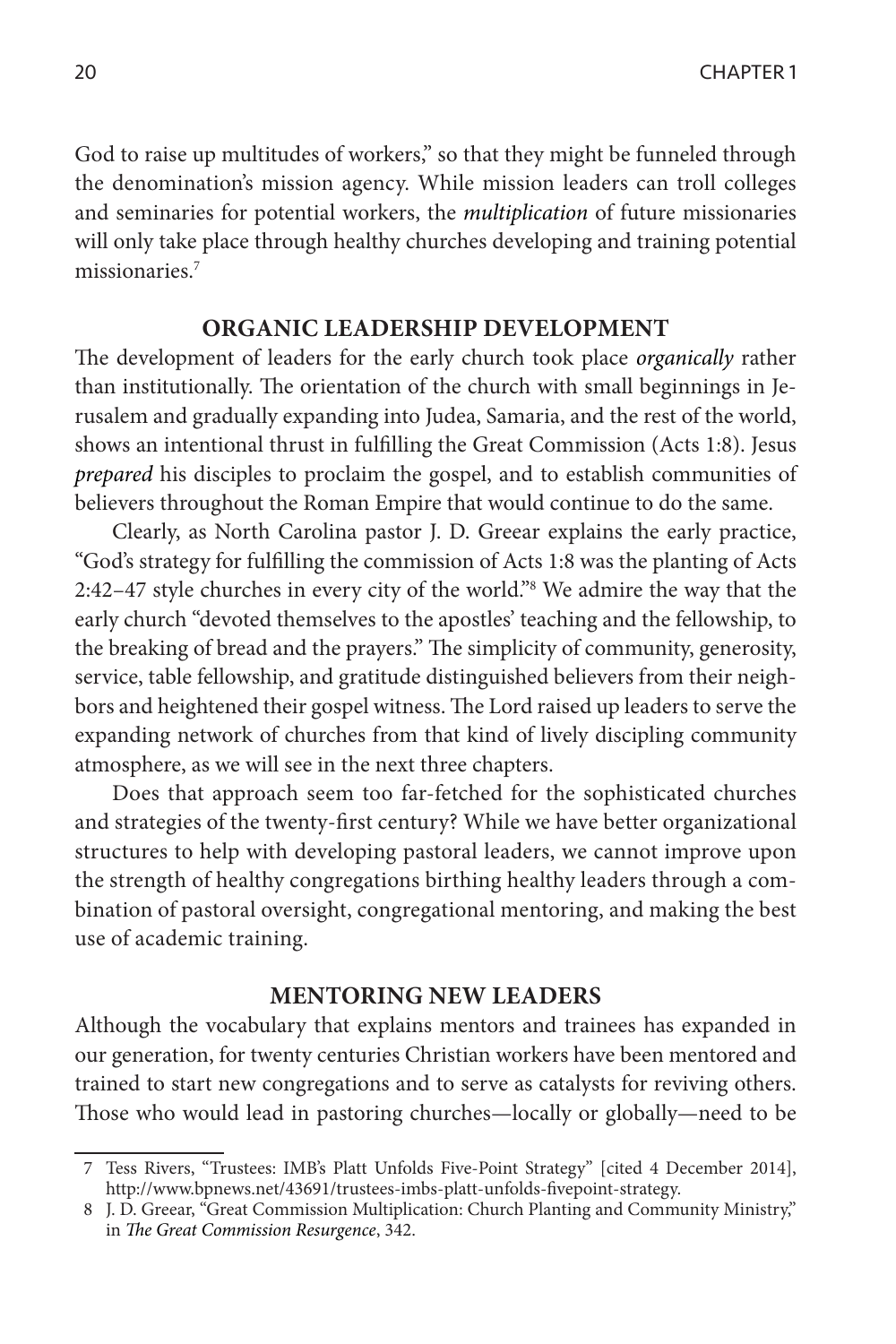trained, at minimum, in apostolic doctrine, biblical theology, proclamation, ecclesiology, missiology, and spiritual leadership. We most often turn to the academy to provide this sort of intensive training. Yet, the New Testament demonstrates that the kind of training necessary for healthy pastoral leaders in any setting finds added effectiveness when rooted in the context of healthy models of community. As one regularly involved in training Christian leaders, Manhattan pastor Tim Keller's explanation of the importance of community makes the connection between the local church and ministry training.

Community shapes the nature of our witness and engagement in mission . . . shapes the development of our character . . . shapes our ethics and the spoken and unspoken rules that guide our behavior . . . is the key to true spirituality as we grow to know God by learning to know one another in relationships . . . [and] is perhaps the main way that we bear witness to the world, form Christ-like character, practice a distinctly Christian style of life, and know God personally.9

The practice of forming new communities of disciples, baptizing, and continuing to teach the disciples *in community* implies the need for effective leadership in these Great Commission tasks (Matt. 28:19–20).10 Paul spoke of the pastoral and leadership gifts of Christ to the church (Eph. 4:10–16), "as [Jesus] supplies the church with everything necessary to promote the growth of the body until it matches his own fullness," as F. F. Bruce explained.11 These gifts need cultivating and maturing in their use.12 Jesus set the pattern: *Spiritual leaders working through community train leaders who will shepherd, plant, and revitalize discipling communities, who replicate the same work*.

How will new leaders prepare for the challenges of their ministry? Quite often, the training will take place in an academic setting. However, British author Stuart Murray, in discussing training church planters, points out the gaps that exist in theological education due to an emphasis on theory rather than application in theology. Then he makes a useful point that "perhaps *partnerships between local churches, networks, and training institutes* can provide leadership training which

<sup>9</sup> Keller, *Center Church*, 311–314; see also 311–320 for more detailed explanation.

<sup>10</sup> Ibid., 355–365.

<sup>11</sup> F. F. Bruce, *The Epistles to the Colossians to Philemon and to the Ephesians,* NICNT, F. F. Bruce, ed. (Grand Rapids: Eerdmans, 1984), 344–345.

<sup>12</sup> See Colin Marshall, *Passing the Baton: A Handbook for Ministry Apprenticeship* (Kingsford, Australia: Matthias Media, 2007), 15–17, 34–39, for helpful examples.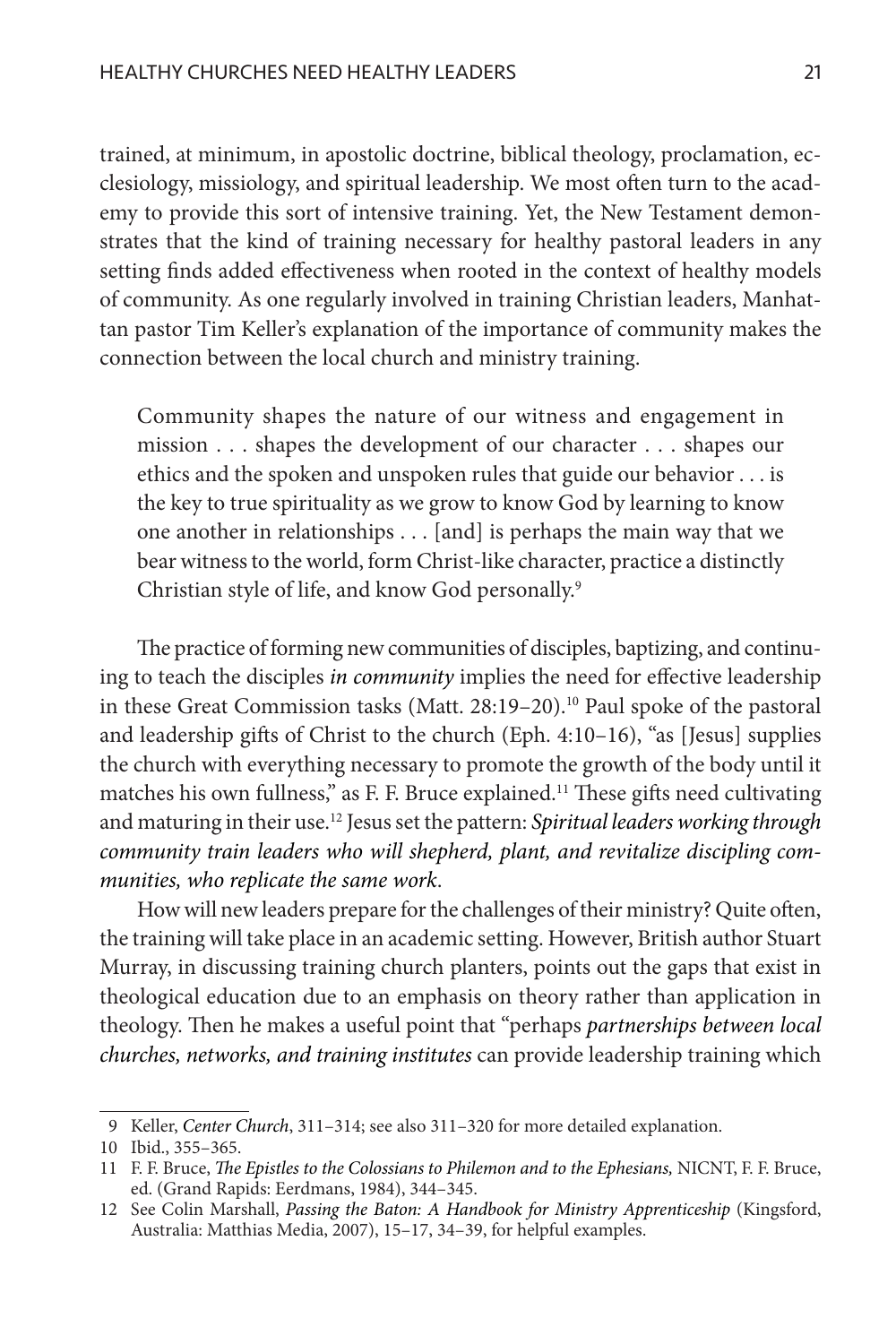will equip church planters with theological insights, spiritual resources, and practical skills to plant churches with solid foundations and the potential for creative reproduction."13 His observation goes beyond church planters to include the broad scope of pastoral and missionary leadership. If church leaders are to be trained for their global tasks, then the training must eclipse the theoretical to embrace the experiential. It is not that the theoretical has no place in training—it does. Yet, while the academy normally appears best suited to expand on the theoretical, the local church brings theory into application and experience.

While preparing for ministry as a college student, my involvement in local churches shaped me spiritually, provided much-needed accountability, and gave me regular outlets for exercising my gifts in the body. Unfortunately, when I moved away to begin theological studies, my pattern lacked this same level of involvement. While my wife and I regularly attended church, we made lots of weekend trips to visit with family and friends, delaying settled involvement in the rhythm of a congregation. I failed to realize at the time how necessary the church was for our personal growth as well as our preparation for ministry. And yet, I was preparing to pastor! The emphasis on seminary without the intensity of congregational life diminished my theological and pastoral preparation.

I realize that many seminaries seek to bring the practical, experiential aspects of training into the curriculum. For instance, Southeastern Baptist Theological Seminary (SBC) in Wake Forest, North Carolina does this through their Equip Network, as they combine an academic approach with local church pastoral mentoring. Reformed Theological Seminary has eight campuses strategically located, so that many students can attend seminary while continuing training in their home churches. Seminaries and Bible colleges hold special importance in ministry training. They address necessary subjects such as biblical languages, theology, hermeneutics, and homiletics. Yet the academy is not the church—the sphere in which those aspects of training will be most exercised. The partnership between academy *and* church both doing what they do best to train leaders, as proposed by Murray, presents an effective training model for equipping leaders.

### **JESUS'S EXAMPLE**

In his classic work, *The Training of the Twelve*, A. B. Bruce, a nineteenth-century Scottish pastor and theology professor, asserted that Jesus's statement in John 17:6, "I have manifested Your name to the men whom You gave Me out

<sup>13</sup> Stuart Murray, *Church Planting: Laying Foundations* (Scottsdale, PA: Herald Press, 2001), 227 (italics added).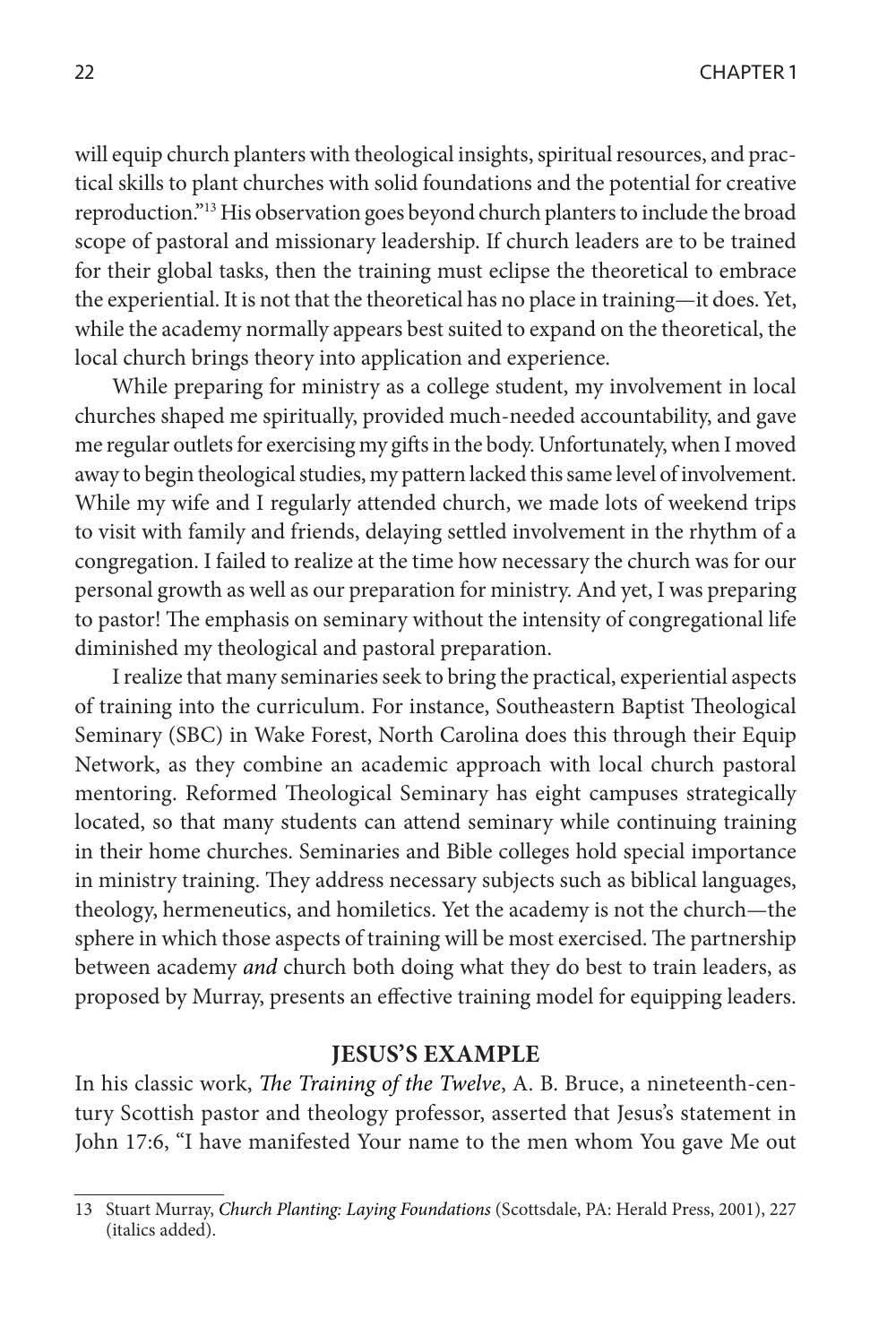of the world," implied that "the principal part of His own earthly ministry" involved training those who would carry on the work he had initiated.<sup>14</sup> Bruce made two important points that define what is meant by *leadership training*. These points serve as a helpful platform for exploring pastors and congregations mentoring leaders.

First, as a trainer, Jesus not only wanted disciples around him but also wanted them close and attentive to him. In that way, he might train them to make disciples as they replicated what they had intimately witnessed in his life. *Effective mentors seek to replicate their own lives and ministries with those they train*. Much of the replication happens in the full-orbed relationships of community, where real-life issues bring to surface the full application of the gospel to life. Only by life in community do trainees see the depth of genuineness in their mentor's life.

During my college days, two local pastors who were about the same age served two of the city's strongest churches. The first pastor spent an enormous amount of time investing in young men preparing for ministry. He kept them close, met with them for discussion, invited them along at special events, and made himself accessible to them. He made sure that they were woven into the fabric of the congregation. Even with his large church, he knew them all by name. Forty years later, I often run into men whom he mentored and shaped for ministry and missions.

The other pastor provided a superb example from the pulpit for biblical exposition but his rigid schedule seemed to have little time for young men preparing for ministry. While he gained more notoriety for his pulpit skills than the former pastor and spoke in many large churches, the former impacted a virtual army of pastors, missionaries, church planters, and Christian leaders. The latter eventually pastored one of the largest churches in the country, but the former multiplied his ministry exponentially by the time spent mentoring men for ministry. Effective mentors give priority to replicating their lives and ministries in those they train.

Second, Bruce described the work of the mentor as finely polishing the mirrors of the trainees so that they might "reflect the image of Christ."15 Mentors polish the mirrors by speaking into the lives of their protégés so that they might better reflect the image of Jesus Christ in life and ministry. Polishing removes the rough edges, sharpens the focus, and brings out the strengths of trainees. *Yet mentors do not stand alone in polishing* (1 Thess. 1:6). The hands of a healthy congregation join him in smoothing and refining trainees who aspire to ministry. That has been my observation in three decades of mentoring for ministry. Only when trainees are

<sup>14</sup> A. B. Bruce, *The Training of the Twelve* (Grand Rapids: Kregel, 1971 reprint from 1894), 13. 15 Ibid.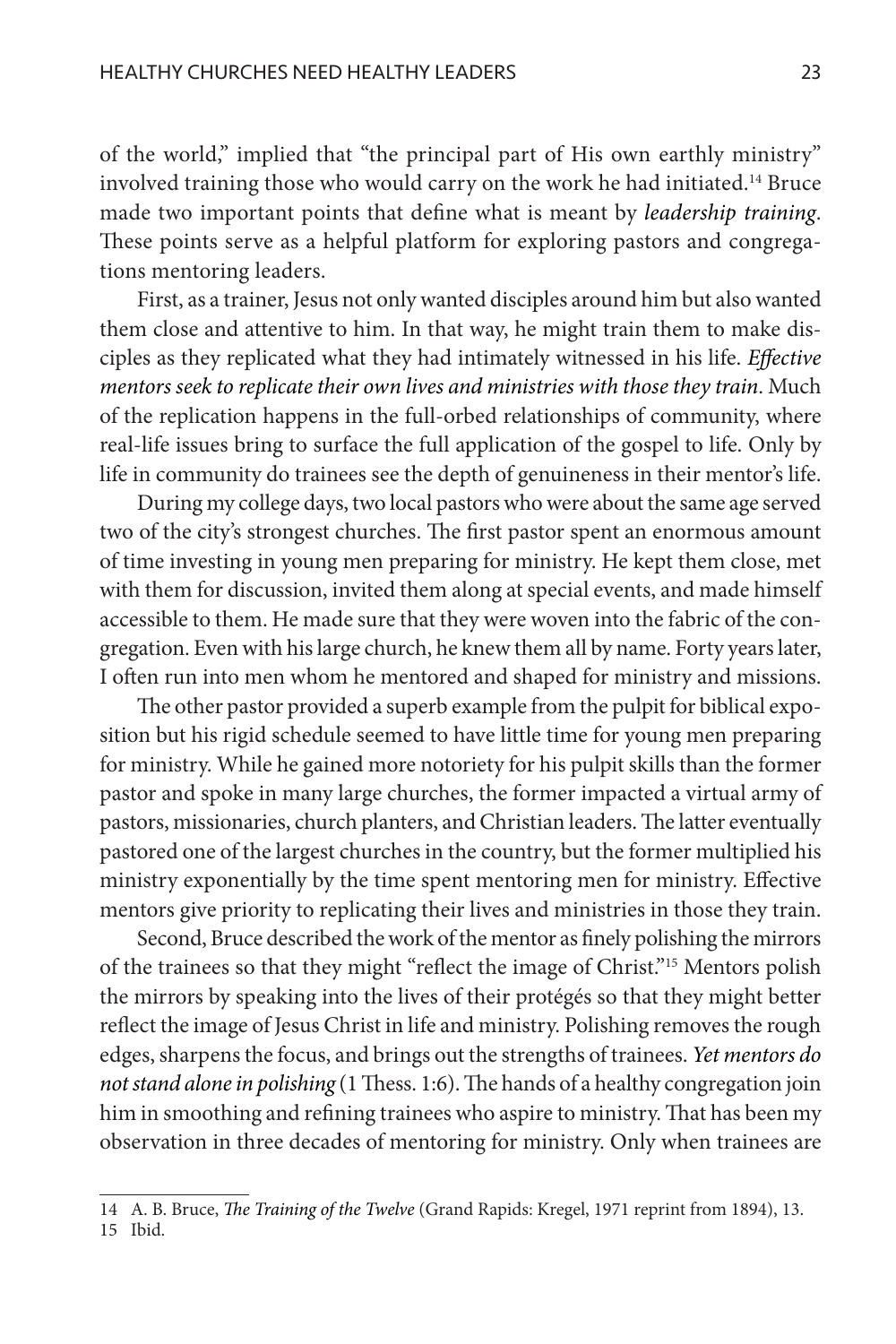immersed into the life of the community, so that Christians sharpen Christians, are they properly honed and prepared for leading others.

One of our older ladies would regularly have younger couples in her home. While munching on her homemade sugar cookies and sipping coffee, she asked questions that led to fruitful, Christ-shaping conversation. Just over a month after this woman's death, my wife and I traveled to another country where we sat in the family room of a couple from our congregation who serve an unreached people group. As we talked, this dear saint's name came up, as did details of how she helped them to understand gospel application for their own lives. From her, they learned about living in the hope of Christ. While I taught them missiology and church planting, she taught them to rest each day in Christ. That's what I mean by mentors not standing alone in polishing their trainees. The congregation gets involved.

Bruce explained Jesus's training model as "a regular apprenticeship for the great office of apostleship, in the course of which they were to learn, in the privacy of an intimate daily fellowship with their Master, what they should *be*, *do*, *believe*, and *teach*, as His witnesses and ambassadors to the world."16 Jesus set the stage for developing healthy Christian leaders in every generation by establishing the goal and the method for training them. This basic approach to training can be followed and replicated in every generation.

*First, the goal for trainees involves being, doing, believing, and teaching*. (1) *Being* concerns spiritual formation. Unless the trainee develops in spiritual maturity, he may possess great gifts but these gifts alone will not suffice for kingdom work. Furthermore, *being* does not take place in isolation. It happens in community. Life together in community reveals the strengths and weaknesses in his spiritual formation. The way that he lives in relationship to others tests the genuineness of his spiritual maturity.

The community helps as well, by praying for one another, wrestling together with biblical texts, discussing good books that strengthen devotion to Christ, and fellowshipping together in the gospel. We do not mentor to develop cloistered monks but spiritual leaders, who will be immersed in shepherding God's flock. Spiritual formation taking place in the body deepens relationship toward God and one another.

(2) *Doing* refers to the actions or kingdom work that involves the whole gamut of living out the Christian life. *Doing* does not happen in isolation but with the community. Here, quite naturally, spiritual gifts develop in service to the body of Christ, as members get involved in serving one another. Relationships grow and find the challenge to love, forgive, accept, encourage, and serve. Until a trainee learns to

<sup>16</sup> Ibid. (italics added).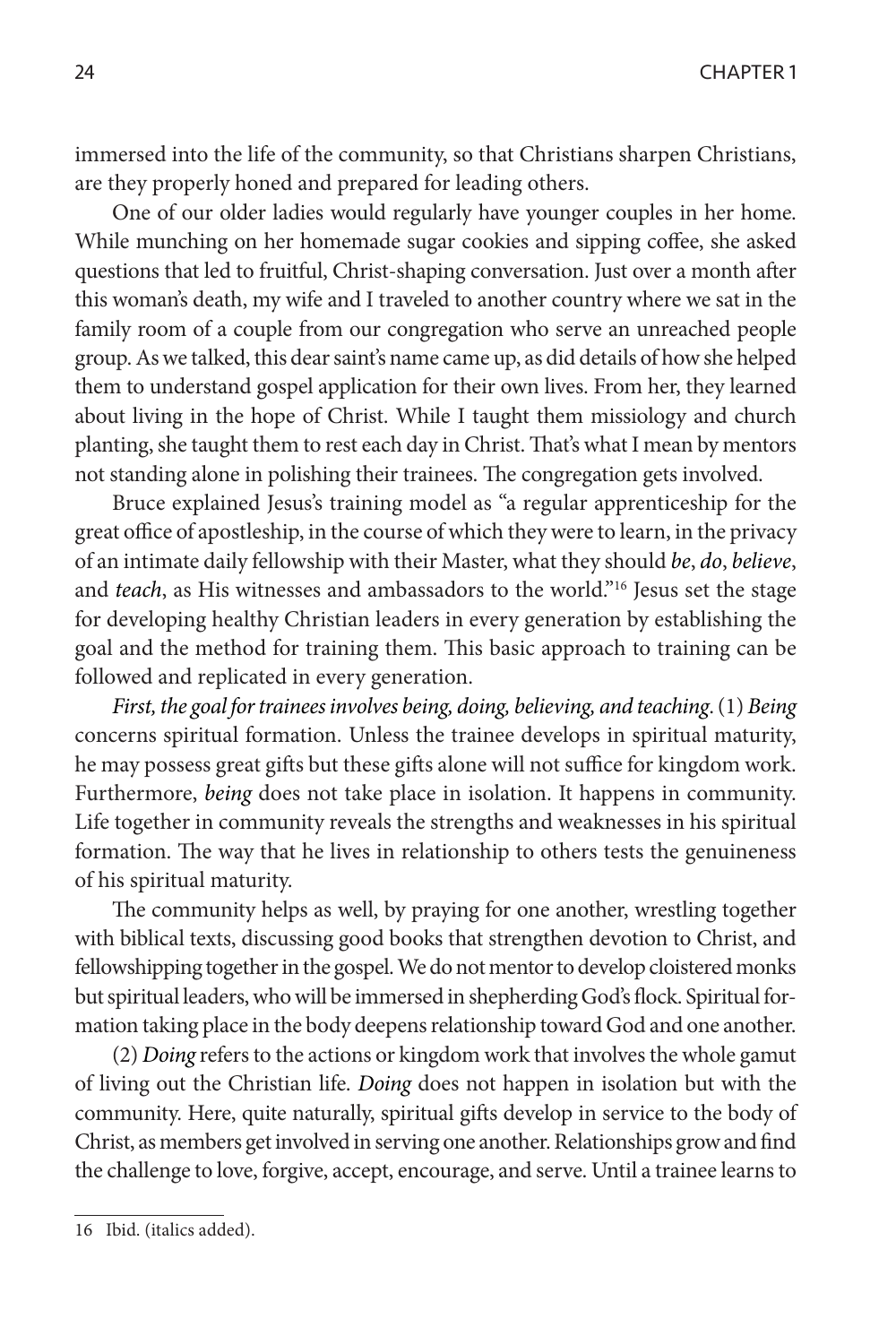serve others in the body, he remains unprepared for pastoral ministry or mission work or church leadership. I've found that the collegial atmosphere of the training cohort helps each member to better recognize and sharpen his gifts for ministry.

(3) *Believing* focuses on doctrine, insisting that the trainees will not do their work robotically, but rather out of an understanding of and reliance upon the doctrinal foundation established in Scripture. Believing becomes the motivation for perseverance in the work of ministry. Mentors set the stage for their trainees in grasping this theological reality as they demonstrate the practical application of doctrine to daily life. As the congregation that the trainees are part of lives out its understanding of Christian truth, trainees find intensive reinforcement to their faith.

(4) *Teaching* became the primary pastoral work carried on by Jesus's protégés, for as they taught, they set the content and application of the gospel at the heart of their ministries. So, too, those trained in a congregational setting should establish a priority on biblical teaching. Jesus gradually entrusted responsibilities to his disciples, step by step turning over the reins of ministry to them after his ascension. His disciples became the teachers of the first congregation in Jerusalem, as well as future congregations in the Roman world. Teaching remains foundational for the church's existence. That's why Jesus not only set the example in teaching, but also trained his disciples to go and do likewise.

At this point, mentors must hone the teaching and preaching gifts of trainees by providing opportunities to teach and preach, to discuss preparation, and to critique afterward. I've watched the steady progress of young men involved in our pastoral training ministry by trusting them with teaching and preaching, and then following up to shape them for the future. Several of our elders join me in this honing process. Those we've sent out to serve in pastoral or mission settings repeatedly thank us for the process that allowed them to learn to teach and preach with a "safety net." That aspect of our ministry continues to bear fruit today, with other congregations profiting from this investment in pastoral training.

*Second, following the pattern of Jesus, the method used by mentors for their protégés involves doctrine, praxis, and sending*. (1) As we will investigate more fully in the historical mentoring models, *doctrine* must stand at the heart of training pastors, church planters, church leaders, and missionaries. Doctrine must never be presumed with trainees. I've found it normal that some pastoral trainees lack doctrinal clarity in a number of areas. Sometimes it shows up in their preaching; other times in discussion. It will certainly be reflected in the way that they shepherd the flock. So mentors must press doctrinal precision, since it affects the whole of gospel ministry.

(2) *Praxis* refers to the actual experience of ministry rather than just talking about it in a sterile environment. Trainees engage in pastoral and mission work,